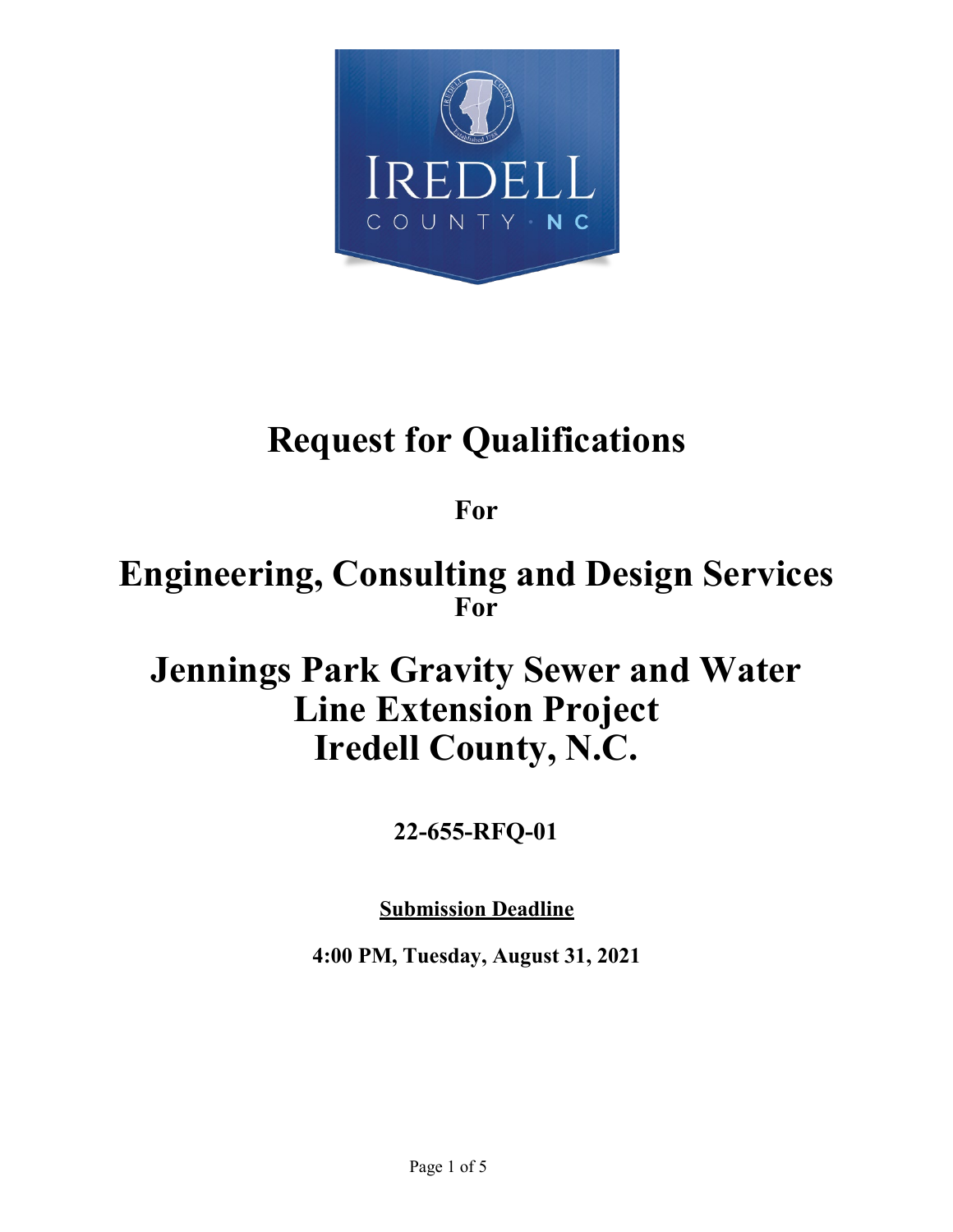## **I. Project**

Iredell County is seeking statements of qualifications from professional civil engineering firms (the "Firm", or "Firms") to provide planning, engineering design, permitting, and bidding assistance which includes plans and specifications as well as construction contract administration and observation for the construction of a gravity sewer system and a water line extension for Jennings Park, located at 141 Deitz Rd in Statesville, NC.

All services performed pursuant to the award of a contract resulting from this Request for Qualifications will be funded using American Rescue Plan Act (ARPA) grant funds. As such, all awarded contracts will be subject to any or/and all Federal Requirements as required and codified by United States Code of Federal Regulations, noted in Section XIII herein.

## **II. Project Summary**

In 2016, Iredell County began the master planning phase to construct a new multi-use recreational facility at Jennings Park in Iredell County. Jennings Park was once privately owned and its primary use was youth baseball. Jennings Park was conveyed to Iredell County to be used as a full function park with soccer fields, ropes course, baseball/softball fields, and other activities. The Park is 69.1 acres, consisting of two parcels of land. Currently the County is in the Design phase in preparation for the construction of Phase 1 of the Master Plan.

The Park is currently served by a small septic tank system that will not provide enough wastewater treatment necessary for the full park buildout. Therefore, Iredell County intends to construct a gravity sewer line from Jennings Park and connect it to the City of Statesville's collection system in the vicinity of 939 Turnersburg Highway (US 21) and Jennings Road.

In addition, the Park is served by a 50 GPM well system that will not provide the amount of water necessary for full park buildout. Iredell County intends to construct a water line from Jennings Park and connect it to Iredell Water Corporation's water line at the intersection of Whites Farm Road and Deitz Road, Statesville NC.

## **III. Scope of Services Required**

In general, the Scope of Services will include, but not be limited to, the following:

- Working and leading discussions with the appropriate entities for sewer and fresh water connectivity, including assisting with the City of Statesville TRC approval process
- Assisting Iredell County with ARPA funding requirements. Firm should have, and be able to demonstrate, successful experience with projects acquired under the Federal Uniform Guidance requirements.
- Assisting in acquiring property easements
- Surveying services
- State and local permitting processes as needed
- Design services
- Construction drawings
- Assisting with the Iredell County Bid process
- Project oversight and inspections
- Construction administration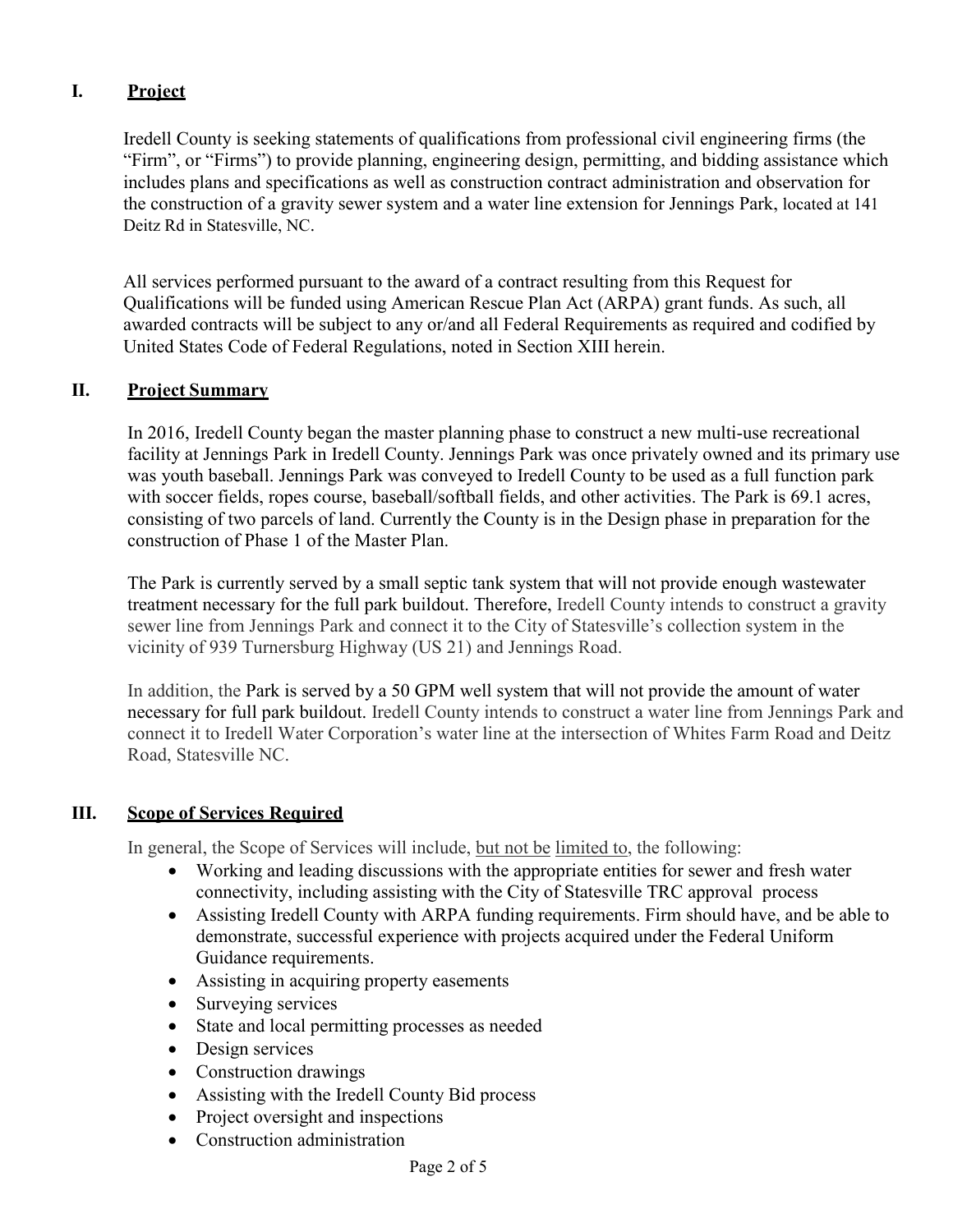- Sewer line conveyance to the City of Statesville and water line conveyance to Iredell Water.
- Project closeout

## **IV. Intent**

The intent of this Request for Qualifications (RFQ) is to have professional engineering firms specifically address the services required and provide the Owner with a well-considered response for those services. It is anticipated that a contract will be negotiated with the successful engineering design firm properly licensed in the State of North Carolina on the basis of demonstrated competence and qualifications for the type of professional services required.

## **V. Firm Qualifications**

The selected engineering firm's assigned project staff must be experienced in all phases of planning, design, construction and regulatory compliance requirements of similar public facilities, have extensive knowledge of the regulations governing the design and construction in the State of North Carolina, and have a proven capability to effectively and efficiently produce a successful project consistent with, and meeting the needs of, the goals outlined by Iredell County.

## **VI. Proposal Format**

Proposals should be organized into the following Sections:

- A. Professional Qualifications
- B. Involvement with Similar Projects
- C. Proposed Work Plan
- D. Legal Status of Consultant
- E. References
- F. Attachments

The following describes the elements that should be included in each section of the proposal and the maximum points that may be awarded during proposal evaluation. The evaluation panel may revise, add to or remove these elements as it deems appropriate, and/or redistribute the points for each element to ensure adequate evaluation.

- A. Professional Qualifications 25 points
	- 1. Include Letter of Interest. State the full name and address of your Firm and, if applicable, the branch office or other subsidiary element that will perform, or assist in performing, the work hereunder. Indicate whether it operates as an individual, partnership, or corporation. Include information showing it is licensed to operate in the State of North Carolina.
	- 2. Include the name of executive and professional personnel by skill and qualification that will be employed in the work. Show where these personnel will be physically located during the time they are engaged in the work. Indicate which of these individuals you consider key to the successful completion of the project. Identify only individuals who will do the work on this project by name and title. Resumes and qualifications are required for all proposed project personnel, including all subcontractors. Qualifications and capabilities of any and all subcontractors must also be included.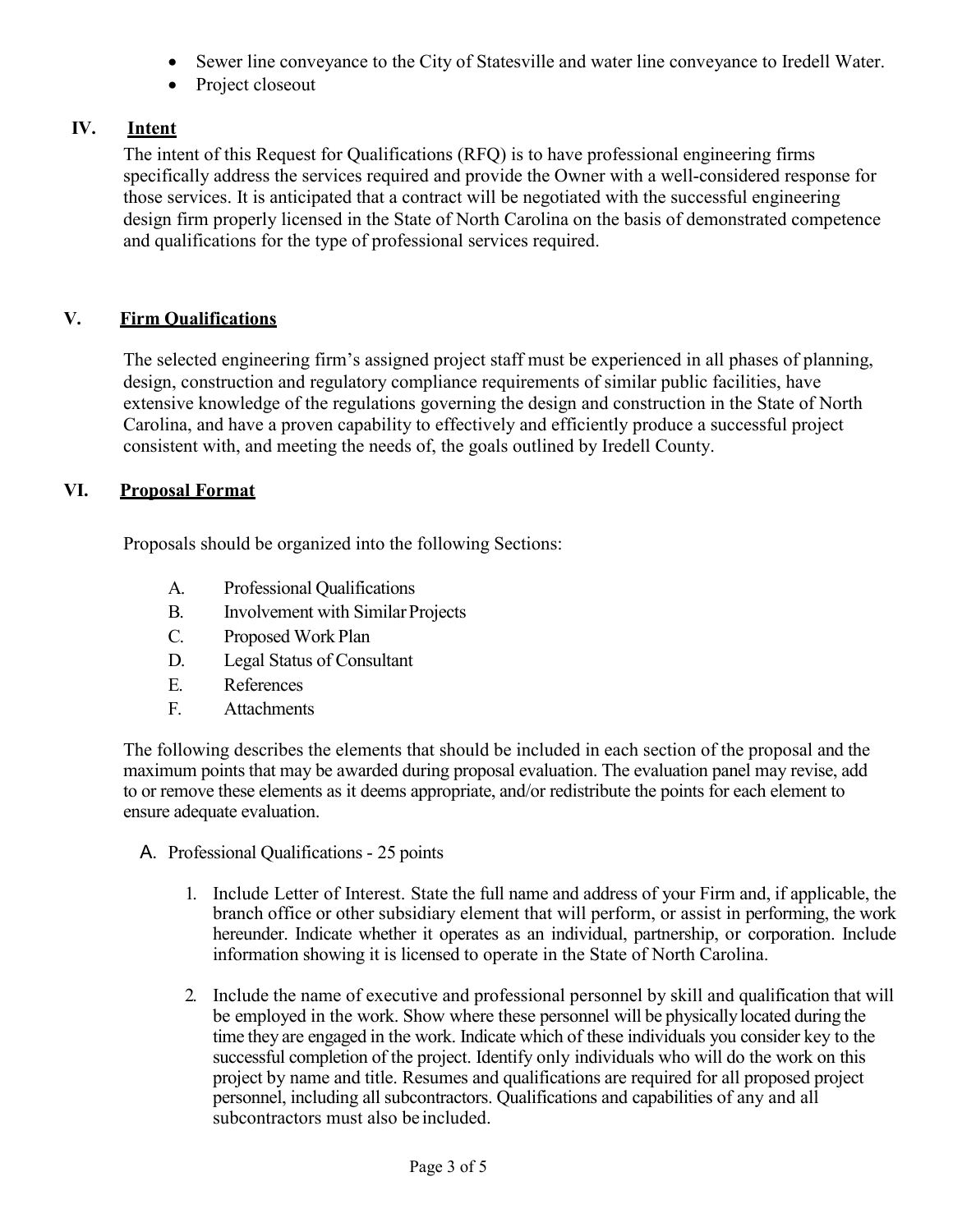- 3. Explain and support experience working with Federal Uniform Guidance.
- 4. Include list of positions and standard hourly rates.
- 5. State history of the firm, in terms of length of existence, types of services provided, etc. Identify the technical details that make the firm uniquely qualified for this work.
- B. Projects Listing 25points

The written proposal must include a list of current similar projects including brief description, size, cost, staff involved, etc. The proposal listing must also include descriptions of three (3) past projects of similar size and scope, including size, cost, staff, completion period, etc.

List of projects on which the Firm assisted with compliance with Federal Uniform Guidance during bid process, including type & size of project, value, and the firm participation and experience in working with Uniform Guidance.

Projects listing must exhibit experience in the project area and indicate proven ability in implementing similar projects for the firm **and** the individuals to be assigned to this project.

C. Proposed Work Plan – 30Points

Provide a detailed and comprehensive description of how the Firm intends to provide the services requested in this RFQ. This discussion shall include, but not be limited to: how the project(s) will be managed and scheduled, how and when data will be delivered to the County, communication and coordination, the working relationship between the Firm and County staff, and the Firm's general philosophy in regards to providing the requested services.

Responses will be evaluated on the clarity, thoroughness, and content of their responses to the above items

D. Legal Status of Consultant – 10 Points

Must include all litigation or other legal action taken against Firm or that Firm was involved in within the last five years, to include disposition of eachcase.

E. References – 10 Points

A complete list of client references, minimum of five (5), must be provided for similar projects recently completed. It shall include the firm/agency name, address, email, telephone number, project title and information, and contact person.

F. Attachments – No point value

Must provide, with submission, a copy of firm's standard proposed contract. This contract will be reviewed and revised as necessary to meet Federal, State and County legal requirements. Submission of a qualifications statement in response to this Request for Qualifications denotes acceptance of all necessary revisions. Failure to do so will be grounds for rejection.

## **VII. Proposal Evaluation and Selection Process**

1. Iredell County intends to select the most qualified firm(s) on the basis of best overall qualifications package that, in its sole opinion, is most advantageous to the County.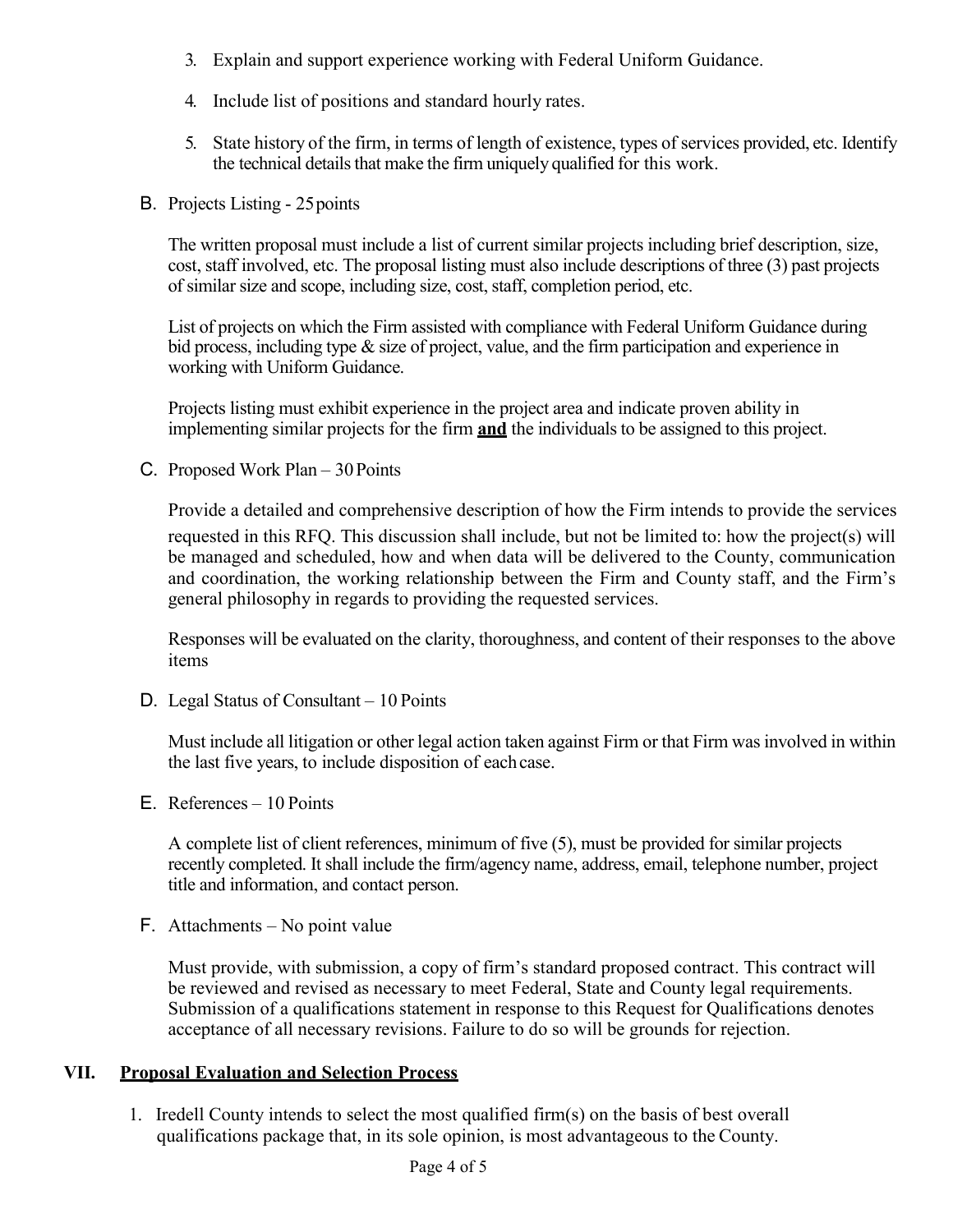- 2. An Evaluations Committee (the Committee) will be appointed to evaluate each qualifications package. The Committee will identify strengths, weaknesses, deficiencies and risks associated with each Firm according to theabove-described criteria and point system (A through E).
- 3. A proposal with all the requested information does not guarantee the proposing Firm to be a candidate for additional consideration. The Committee may contact references to verify material submitted by the Firm.
- 4. The ranking of proposals and recommendation of any Firm is the sole responsibility of the Committee. Selection may be based solely on the individual merits of one Firm depending on the findings and opinion of the Committee or the Committee may choose to create a short-list of firms for further evaluation and consideration.
- 5. The Committee, at its sole discretion, may choose to schedule interviews with any, all, or none of the selected Firms. If interviews are to be held, selected Firm(s) will be given the opportunityto bring in their interview team to discuss their qualifications, past experience and proposed work plan in moredetail.

The Firm's interview team must include the Firm's project team members expected to complete a majority of work on the project, but no more than six members. The interview shall consist of a presentation of up to thirty minutes (length will be provided by the Committee) by the Firm, including the person who will be the project manager on this contract, followed by approximately thirty minutes of questions and answers. Audiovisual aids may be used during the oral interviews. The Committee may record the interviews for review. Interviewed Firms will then be re-evaluated according to the above criteria (A through E), and adjustments to scoring made as appropriate.

- 6. Manager/Board Approval and Contract Negotiation/Execution: The Committee's recommendation of the highest rated Firm will be presented to the County's Manager or Board for approval and authorization to begin negotiations for an agreeable contract and fees. If after discussion and negotiation, a mutually agreeable agreement and fee is not successful, negotiations will be terminated and the County may enter into negotiations with the second highest rated firm, and so on.
	- 7. All Firms who submit SOQs will be notified of the selection results.

## **VIII. Project Timeline**

The proposed key activities and milestone dates for the project include:

| <u>Activity</u>                                               | <b>Milestone Date</b> |
|---------------------------------------------------------------|-----------------------|
| RFQ Announced and Distributed                                 | 8/09/2021             |
| Deadline for Respondent Questions                             | 8/18/2021             |
| Proposal Submission Deadline                                  | 8/31/2021             |
| Firm interviews and site visits, if needed                    | $TBD - 2021$          |
| Recommendation for approval                                   | $TBD - 2021$          |
| Necessary Selected Firm Notification and Contract Negotiation | $TBD - 2021$          |

## **IX. Submission of Proposal Packages**

1. Qualifications Submittals shall include One (1) complete qualifications package in hardcopy, 8 1/2" x 11", side bound (or single stapled – left upper corner) with Table of Contents and reference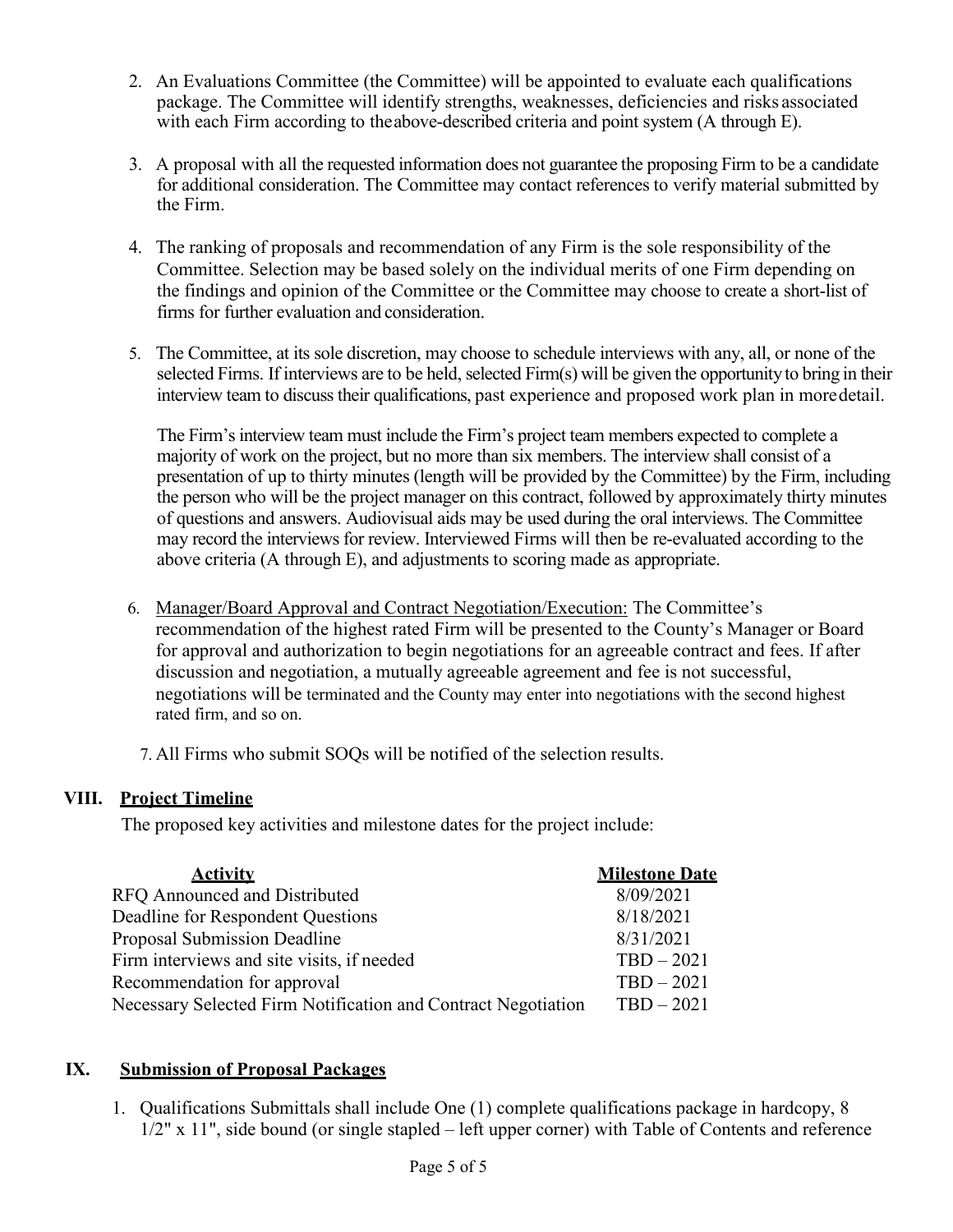tabs for key sections. Submittals shall not exceed sixteen (16) pages single-sided, or eight (8) pages double-sided (\*\*Front/back covers, table of contents, tab pages and photographs are excluded from these page totals).

## **AND**

2. One (1) electronic copy on USB Drive or DVD/CD (No SD Cards).

To be considered, submissions must be received at the following address no later than **4:00 PM Tuesday, August 31, 2021:**

If delivered in person or by FedEx/UPS: Iredell County Attn: Purchasing & Contracts Manager 200 South Center Street Statesville, North Carolina, 28677

If by USPS:

Iredell County Attn: Purchasing & Contracts Manager PO Box 788 Statesville, North Carolina, 28687

## **XI. General Conditions of the Request for Qualifications**

- A. Any and all cost incurred by respondents in preparing or submitting a statement of qualifications for the project shall be the respondents' soleresponsibility.
- B. All submissions, responses, inquiries or correspondence relating to this RFQ will become the property of Iredell County when received.
- C. Written questions regarding this Request for Qualifications will be accepted through **12:00 Noon, Wednesday, August 18, 2021** and must be submitted to the Iredell County Purchasing and Contracts Manager, Dean Lail, [dlail@co.iredell.nc.us.](mailto:dlail@co.iredell.nc.us) Questions received by the deadline date and time will be answered by addendum and sent to all known recipients and posted to Iredell County's online bid page at [http://www.co.iredell.nc.us/481/Current-Bids-](http://www.co.iredell.nc.us/481/Current-Bids-RFPs)[RFPs.](http://www.co.iredell.nc.us/481/Current-Bids-RFPs)

Contact with other County Staff during this RFQ process may be grounds for disqualifications

D. Iredell County reserves the right to: accept or reject any and all submissions received in response to this Request for Qualifications; to cancel the RFQ process at any time; to request additional information or clarification of information provided in a response without changing the terms of the Request for Qualifications; to elect not to proceed with any of the respondents; to modify the scope of the work; to re-solicit RFQs; or choose not to award for any reason.

## **XII. CONFIDENTIALITY OF DOCUMENTS**

North Carolina General Statute Chapter 132, Public Records, governs the accessibility of records compiled by NC Governmental Entities. In general, all documents submitted in response to this Request for Qualifications are subject to public disclosure unless specifically excepted by North Carolina General Statute §132-1.2 and §66-152 which provide definitions and protection of certain documents and information from public disclosure that constitute a "trade secret", provided it meets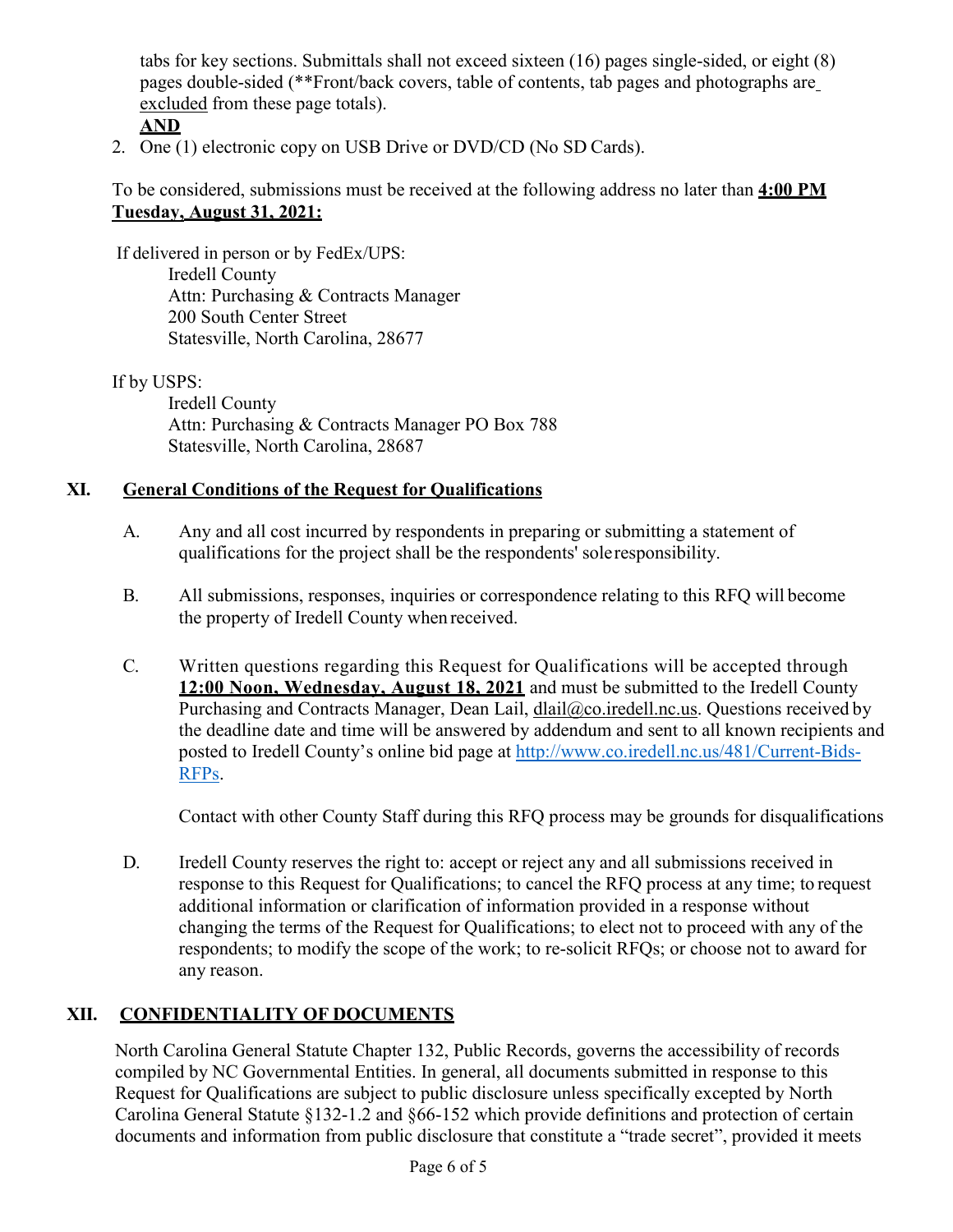the specific conditions as outlined in §132-1.2(1)a-d.

Iredell County will attempt to withhold from public disclosure, or redact documents or information, designated "confidential trade secret" that clearly meet the conditions of NC G.S. §132-1.2(1)a-d to the extent that it is entitled or required to do so by applicable law. Regardless, Iredell County shall not be held responsible for any information that is released nor shall Iredell County be held responsible for nor pay any penalty or expense in relation to information so released.

Any submission marked "confidential" or "trade secret" in its entirety may be rejected at the sole discretion of Iredell County.

## **XIII FEDERAL CONTRACTING REQUIREMENTS**

The following Federal Contracting Requirements shall be incorporated into the Service Contract between the County and the Contractor. Capitalized terms not defined in this Attachment shall have the meanings assigned to such terms in the Contract. All references to the "Contractor" or "Company" or "Vendor" or "Provider" shall be deemed to mean the Contractor so named in the agreement.

This Contract will be funded in whole or in part with federal funding. As such, federal laws, regulations, policies and related administrative practices apply to this Contract. The most recent of such federal requirements, including any amendments made after the execution of this Contract shall govern the Contract, unless the federal government determines otherwise. This document identifies the federal requirements that may be applicable to this contract. The Contractor is responsible for complying with all applicable provisions, updates or modifications that occur in the future relating to these clauses. To the extent possible, the federal requirements contained in the most recent version of the Uniform Administrative Requirements for federal awards (Uniform Rules, or Guidance) codified at 2.CFR Part 200, including any certifications and contractual provisions required by any federal statutes or regulation referenced therein to be included in this contract are deemed incorporated into this contract by reference and shall be incorporated into any sub-agreement or subcontract executed by the Contractor pursuant to its obligations under this Contract. The Contractor and its sub-contractors, if any, hereby represent and covenant that they are have complied and shall comply in the future with the applicable provisions of the original contract then in effect and with all applicable federal, state, and local laws, regulations, executive orders, and rules and local policies and procedures, as amended from time to time, relating to Work to be performed under this contract.

#### **Drug Free Workplace Requirements**

Drug-free workplace requirements in accordance with Drug Free Workplace Act of 1988 (Pub 100-690, Title V, Subtitle D). All contractors entering into federal funded contracts over \$100,000 must comply with Federal Drug Free workplace requirements as Drug Free Workplace Act of 1988.

#### **Contractor Compliance**

The Contractor shall comply with all uniform administrative requirements, cost principles, and audit requirement for federal awards.

#### **Conflict of Interest**

The Contractor must disclose in writing any potential conflict of interest to the County of Iredell or pass through entity in accordance with federal policy.

#### **Mandatory Disclosures**

The Contractor must disclose in writing all violations of federal criminal law involving fraud, bribery, or gratuity violations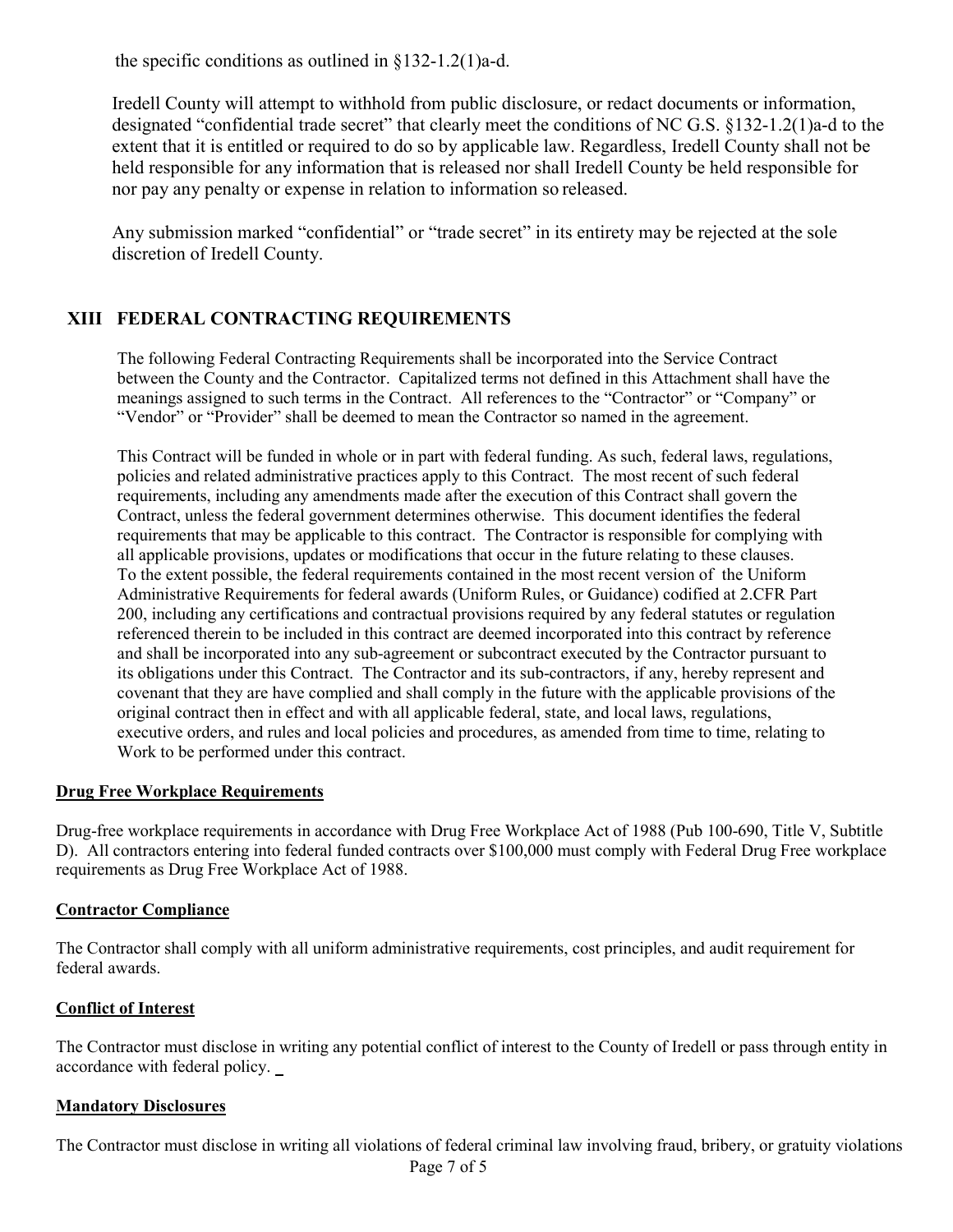potentially affecting the federal award.

#### **Energy Conservation**

The Contractor and Subcontractors agrees to comply with the mandatory standards and policies relating to energy efficiency which are contained in the state energy conservation plan issued in compliance with the Energy Policy and Conservation Act, 42 U.S.C. § 6321, et seq.

#### **Federal Water Pollution Control Act**

For contracts in excess of \$150,000, the Contractor agrees to comply with all applicable standards, orders or regulations issued pursuant to the Federal Water Pollution Control Act, as amended, 33 U.S.C. 1251 et seq.

The Contractor agrees to report each violation to the County and understands and agrees that the County will, in turn, report each violation as required to assure notification to the Federal Grant Agency from which the funds are provided, and the appropriate Environmental Protection Agency Regional Office.

The Contractor agrees to include these requirements in each subcontract exceeding \$150,000 financed in whole or in part with Federal assistance funds.

#### **Clean Air Act** (**Applies to contracts in excess of \$150,000)**

The Contractor agrees to comply with all applicable standards, orders or regulations issued pursuant to the Clean Air Act, as amended, 42 U.S.C. § 7401 et seq. and the Federal Water Pollution Act as amended (33 USC § 1251-1387).

The Contractor agrees to report any violation to the County immediately upon discovery. The Contractor understands and agrees that the County will, in turn, report each violation as required to assure notification to the County, Federal Emergency Management Agency, and the appropriate Environmental Protection Agency (EPA) Regional Office. Contractor must include this requirement in all subcontracts that exceed \$150,000.

The Contractor agrees to include these requirements in each subcontract exceeding \$150,000 financed in whole or in part with Federal assistance provided by FEMA.

#### **Access to Records and Reports (Applies to all contracts regardless of contract amount)**

The Contractor must maintain an acceptable cost accounting system. The Contractor agrees to provide the County, the Grant Agency Administrator, the Comptroller General of the United States, or any of their authorized representatives access to any technical specifications, books, documents, papers, and records of the Contractor which are directly pertinent to this contract for the purposes of making audits, examinations, excerpts, and transcriptions.

The Contractor agrees to permit any of the foregoing parties to reproduce by any means whatsoever or to copy excerpts and transcriptions as reasonably needed.

The Contractor agrees to provide the Grant Agency Administrator or his authorized representatives access to construction or other work sites pertaining to the work being completed under the contract.

All Contractors a nd their successors, transferees, assignees, and subcontractors acknowledge and agree to comply with applicable provisions governing Department and FEMA access to records, accounts, documents, information, facilities, and staff.

#### **No Obligation by Federal Government (Applies to all contracts regardless of contract amount)**

The County and the Contractor acknowledge and agree that, notwithstanding any concurrence by the Federal Government in or approval of the solicitation or award of the underlying contract, absent the express written consent by the Federal Government, the Federal Government is not a party to this contract and shall not be subject to any obligations or liabilities to the County, the Contractor, or any other party (whether or not a party to that contract) pertaining to any matter resulting from the underlying contract.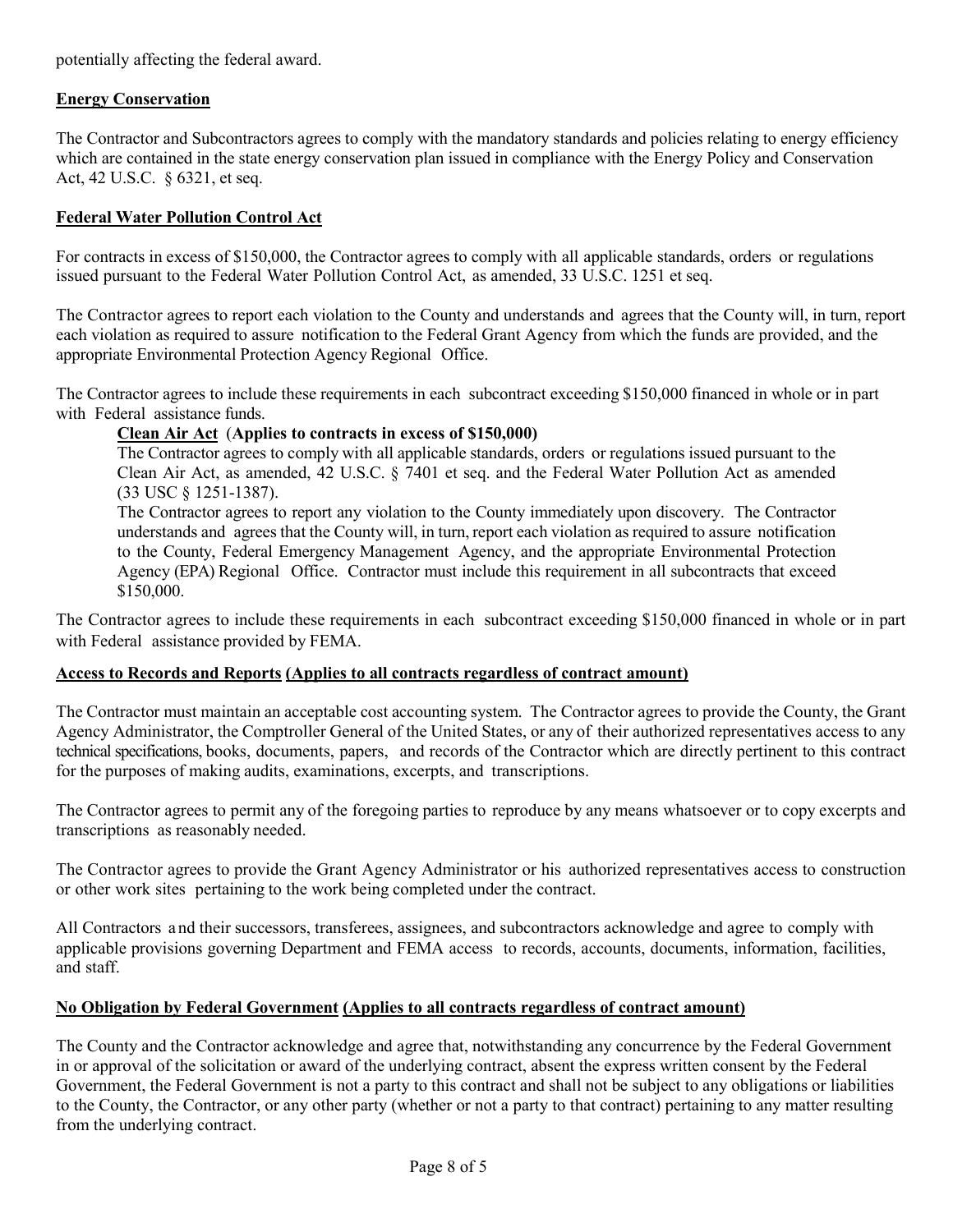The Contractor agrees to include the above clause in each subcontract financed in whole or in part with federal assistance. It is further agreed that the clause shall not be modified, except to identify the sub-contractor who will be subject to its provisions.

#### **Program Fraud and False or Fraudulent Statements or Related Acts (Applies to all contracts regardless of contract amount)**

The Contractor acknowledges that 31 U.S.C. Chap. 38 (Administrative Remedies for False Claims and Statements) applies to the Contractor's actions pertaining to this contract. Upon execution of the underlying contract, the Contractor certifies or affirms the truthfulness and accuracy of any statement it has made, it makes, it may make, or causes to be made, pertaining to the underlying contract or the Federally assisted project for which this contract work is being performed. In addition to other penalties that may be applicable, the Contractor further acknowledges that if it makes, or causes to be made, a false, fictitious, or fraudulent claim, statement, submission, or certification, the Federal Government reserves the right to impose the penalties of the Program Fraud Civil Remedies Act of 1986 on the Contractor to the extent the Federal Government deems appropriate.

The Contractor also acknowledges that if it makes, or causes to be made, a false, fictitious, or fraudulent claim, statement, submission, or certification to the Federal Government under a contract connected with a project that is financed in whole or in part with Federal assistance, the Government reserves the right to impose the penalties of 18 U.S.C. § 1001 and 49 U.S.C.  $\S$  5307(n)(1) on the Contractor, to the extent the Federal Government deems appropriate.

The Contractor agrees to include the above two clauses in each subcontract financed in whole or in part with Federal assistance. It is further agreed that the clauses shall not be modified, except to identify the sub-contractors who will be subject to the provisions.

#### **Changes (Applies to all contracts regardless of contract amount)**

Any change in the contract cost, modification, change order, or constructive change must be allowable, allocable, within the scope of its funding, grant or cooperative agreement, and reasonable for the completion of project scope. All changes and/or amendments to the contract will be outlined in detail, formalized in writing, and signed by the authorized representative of each party. Contractor's failure to do so shall constitute a material breach of the contract.

#### **Termination (Applies to all contracts above \$10,000)**

*Termination Without Cause*. The County may immediately terminate this Agreement at any time without cause by giving written notice to the Contractor.

*Termination for Default by Either Party*. By giving written notice to the other party, either party may terminate this Agreement upon the occurrence of one or more of the following events:

The other party violates or fails to perform any covenant, provision, obligation, term or condition contained in this Agreement, provided that, unless otherwise stated in this Agreement, such failure or violation shall not be cause for termination if both of the following conditions are satisfied: (i) such default is reasonably susceptible to cure; and (ii) the other party cures such default within thirty (30) days of receipt of written notice of default from the non-defaulting party; or

The other party attempts to assign, terminate or cancel this Agreement contrary to the terms hereof; or

The other party ceases to do business as a going concern, makes an assignment for the benefit of creditors, admits in writing its inability to pay debts as they become due, files a petition in bankruptcy or has an involuntary bankruptcy petition filed against it (except in connection with a reorganization under which the business of such party is continued and performance of all its obligations under this Agreement shall continue), or if a receiver, trustee or liquidator is appointed for it or any substantial part of other party's assets or properties.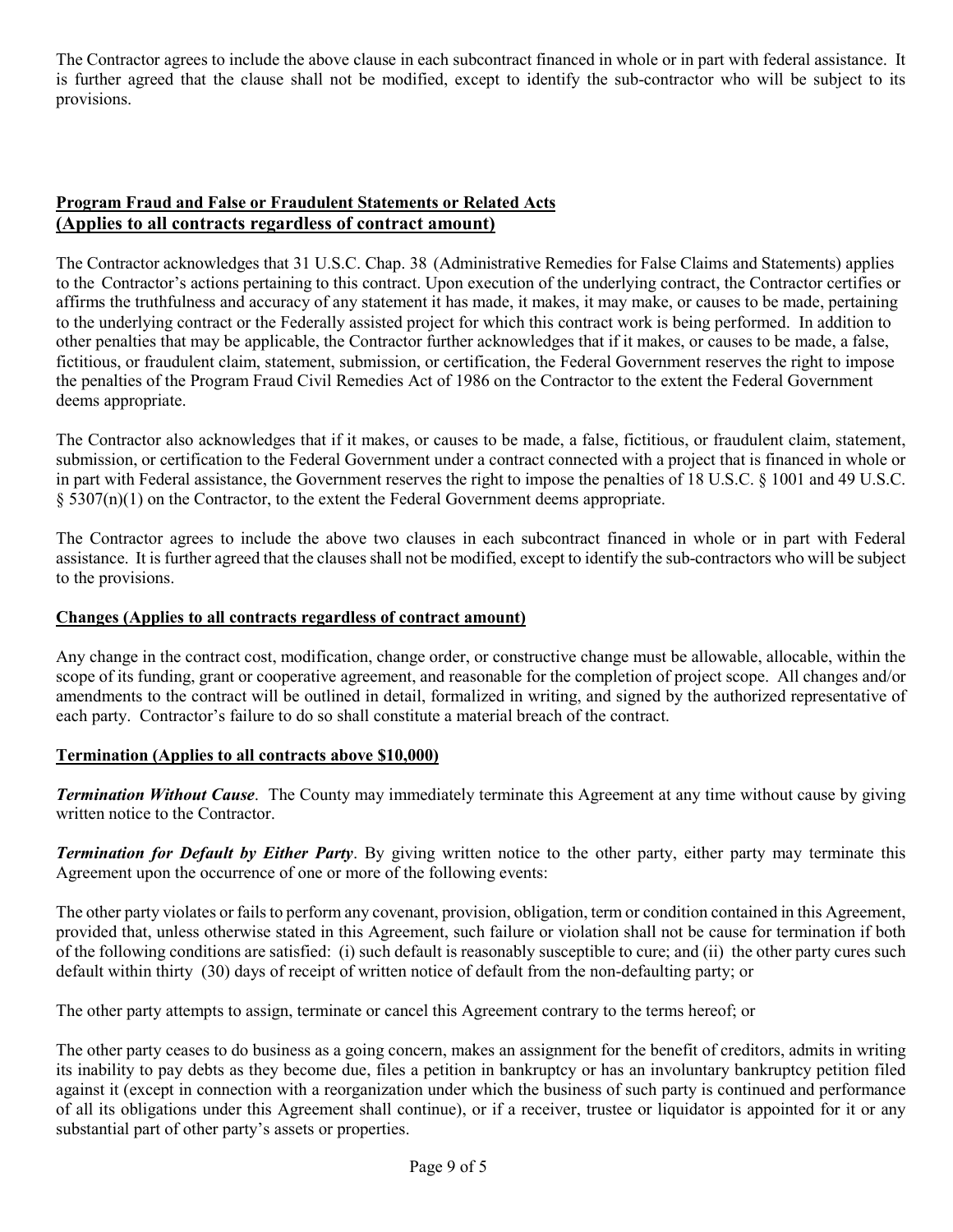Any notice of default pursuant to this Section shall identify and state the party's intent to terminate this Agreement if the default is not cured within the specified period.

Additional Grounds for Default Termination by the County. By giving written notice to the Contractor, the County may also terminate this Agreement upon the occurrence of one or more of the following events (which shall each constitute grounds for termination without a cure period and without the occurrence of any of the other events of default previously listed):

The Contractor makes or allows to be made any material written misrepresentation or provides any materially misleading written information in connection with this Agreement, Contractor's Proposal, or any covenant, agreement, obligation, term or condition contained in this Agreement; or

The Contractor takes or fails to take any action which constitutes grounds for immediate termination under the terms of this Agreement, including but not limited to failure to obtain or maintain the insurance policies and endorsements as required by this Agreement, or failure to provide the proof of insurance as required by this Agreement.

*Cancellation of Orders and Subcontracts*. In the event this Agreement is terminated by the County for any reason prior to the end of the term, the Contractor shall upon termination immediately discontinue all service in connection with this Agreement and promptly cancel all existing orders and subcontracts, which are chargeable to this Agreement. As soon as practicable after receipt of notice of termination, the Contractor shall submit a statement to the County showing in detail the services performed under this Agreement to the date of termination.

*No Effect on Taxes, Fees, Charges, or Reports*. Any termination of the Agreement shall not relieve the Contractor of the obligation to pay any fees, taxes or other charges then due to the County, nor relieve the Contractor of the obligation to file any daily, monthly, quarterly or annual reports covering the period to termination nor relieve the Contractor from any claim for damages previously accrued or then accruing against the Contractor.

*Obligations Upon Expiration or Termination.* Upon expiration or termination of this Agreement, the Contractor shall promptly (a) return to the County all computer programs, files, documentation, data, media, related material and any other recording devices, information, or compact discs that are owned by the County; (b) deliver to the County all Work Product; (c) allow the County or a new vendor access to the systems, software, infrastructure, or processes of the Contractor that are necessary to migrate the Services to a new vendor; and (d) refund to the County all pre-paid sums for Products or Services that have been cancelled and will not be delivered.

*No Suspension*. In the event that the County disputes in good faith an allegation of default by the Contractor, notwithstanding anything to the contrary in this Agreement, the Contractor agrees that it will not terminate this Agreement or suspend or limit the delivery of Products or Services or any warranties or repossess, disable or render unusable any Software supplied by the Contractor, unless (i) the parties agree in writing, or (ii) an order of a court of competent jurisdiction determines otherwise.

*Authority to Terminate*. The County Manager or their designee is authorized to terminate this Agreement on behalf of the County.

*Audit.* During the term of the Agreement and for a period of one (1) year after termination or expiration of this Agreement for any reason, the County shall have the right to audit, either itself or through a third party, all books and records (including but not limited to the technical records) and facilities of the Contractor necessary to evaluate Contractor's compliance with the terms and conditions of the Agreement or the County's payment obligations. The County shall pay its own expenses, relating to such audits, but shall not have to pay any expenses or additional costs of the Contractor. However, if noncompliance is found that would have cost the County in excess of \$5,000 but for the audit, then the Contractor shall be required to reimburse the County for the cost of the audit.

#### **Remedies (Applies to contracts above the simplified acquisition threshold (currently \$250,000)**

*Liquidated Damages:* The County and the Contractor acknowledge and agree that the County may incur costs if the Contractor fails to meet the delivery times set forth in the Request for Proposal for the Products and Services. The parties further acknowledge and agree that: (a) the County may be damaged by such failures, including loss of goodwill and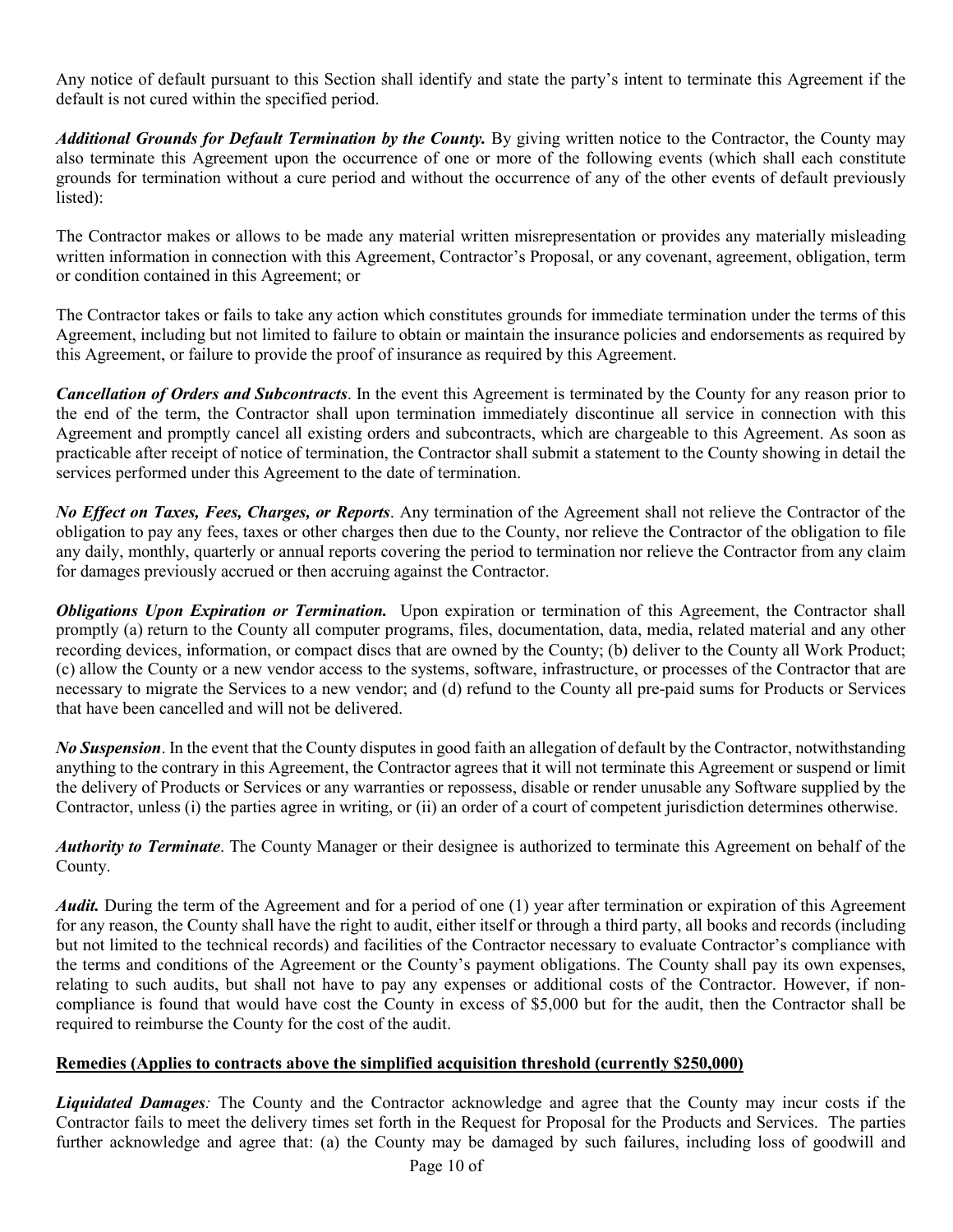administrative costs; but that (b) the costs that the County might reasonably be anticipated to accrue as a result of such failures are difficult to ascertain due to their indefiniteness and uncertainty. Accordingly, the Contractor agrees to pay liquidated damages at the rates set forth in the Request for Proposal (if applicable). The parties agree that the liquidated damages set forth in the Request for Proposal shall be the County's exclusive remedy for loss of goodwill and administrative costs, attributable to a failure by the Contractor to meet such delivery times but shall not be the remedy for the cost to cover or other direct damages.

*Right to Cover*: If the Contractor fails to meet any completion date or resolution time set forth in this Agreement (including the Exhibits), and it fails to cure such default within one (1) business day after receiving written notice from the County of such failure, the County may take any of the following actions with or without terminating this Agreement, and in addition to and without limiting any other remedies it may have:

Employ such means as it may reasonably deem advisable and appropriate to perform itself or obtain the Services from a third party until the matter is resolved and the Contractor is again able to resume performance under this Agreement; and

Deduct any and all reasonable expenses incurred by the County in obtaining or performing the Services from any money then due or to become due the Contractor and, should the County's reasonable cost of obtaining or performing the services exceed the amount due the Contractor, collect the difference from the Contractor.

*Right to Withhold Payment.* If the Contractor materially breaches any provision of this Agreement, the County shall have a right to withhold all payments due to the Contractor with respect to the services that are the subject of such breach until such breach has been fully cured.

*Specific Performance and Injunctive Relief*. The Contractor agrees that due to the potential impact on public health, monetary damages may not be an adequate remedy for the Contractor's failure to provide the Services required by this Agreement, and monetary damages may not be the equivalent of the performance of such obligation. Accordingly, the Contractor hereby agrees that the County may seek an order granting specific performance of such obligations of the Contractor in a court of competent jurisdiction within the State of North Carolina. The Contractor further consents to the County seeking injunctive relief (including a temporary restraining order) to assure performance in the event the Contractor breaches the Agreement in any material respect.

**Setoff.** Each party shall be entitled to setoff and deduct from any amounts owed to the other party pursuant to this Agreement all damages and expenses incurred as a result of the other party's breach of this Agreement, following any applicable cure periods, and provided such party has given notice of its intention to apply a setoff prior to making the payment deduction, together with documentary evidence demonstrating that such party has actually incurred the damages and/or expenses being setoff.

*Other Remedies*. Except as specifically set forth in the main body of this Agreement, the remedies set forth above shall be deemed cumulative and not exclusive and may be exercised successively or concurrently, in addition to any other available remedy

#### **Debarment and Suspension (Applies to ALL contracts and subcontracts regardless of contract amount)**

A contract award (see CFR 180.220) must not be made to parties listed on the government wide exclusions in the System for Award Management (SAM), in accordance with the OMB guidelines at 2 CFR 180 that implement Executive Orders 12549 (3 CFR Part 1986 Comp., p. 189) and 12689 (3 CFR Part 1989 Comp., p. 235), "Debarment and Suspension." SAM exclusions contain the names of parties debarred, suspended, or otherwise excluded by agencies, as well as parties declared ineligible under statutory or regulatory authority other than Executive Order 12549. The Contractor shall certify compliance.

This contract is a covered transaction for purposes of 2 CFR Part 180 and 2 CFR Part. 3000. As such, the Contractor is required to verify that none of the Contractor, its principals (defined at 2 CFR § 180.995), or its affiliates (defined at 2 CFR § 180.905) are excluded (defined at 2 CFR§ 180.940) or disqualified (defined at 2 CFR § 180.935).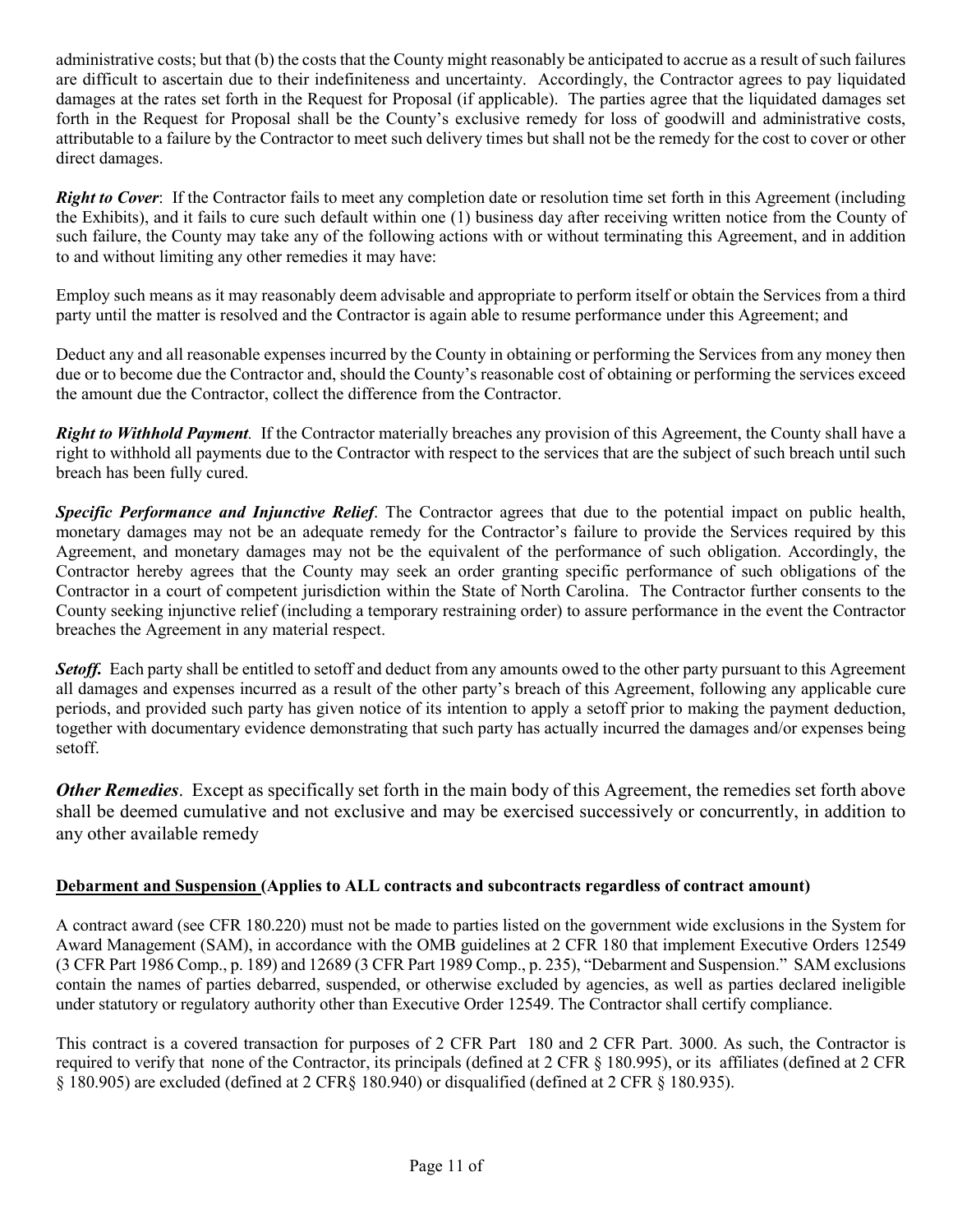The Contractor is required to comply with 2 CFR Part 180, Subpart C and 2 CFR Part 3000, Subpart C and must include a requirement to comply with these regulations in any lower tier covered transaction it enters into. By signing and submitting its bid or proposal, the bidder or proper certifies that:

This certification in this clause is a material representation of fact relied upon by the County. If it is later determined that the bidder or proposer knowingly rendered an erroneous certification, in addition to remedies available by the County, the federal government may pursue available remedies, including but not limited to suspension and/or debarment. The bidder or proposer agrees to comply with the requirements of 2 CFR Part 180, Subpart C and 2 CFR Part 3000, Subpart C while this offer is valid and throughout the period of any contract that may arise from this offer. The bidder or proposer further agrees to include a provision requiring such compliance in its lower tier covered transactions."

#### **Equal Employment Opportunity (Applies to ALL federally assisted CONSTRUCTION Contracts regardless of contract amount)**

During the performance of this contract, the Contractor agrees as follows:

- 1. The Contractor shall not discriminate against any employee or applicant for employment because of race, color, religion, sex, or national origin. The Contractor will take affirmative action to ensure that applicants are employed, and that employees are treated during employment without regard to their race, color, religion, sex, or national origin. Such action shall include, but not be limited to the following: Employment, upgrading, demotion, or transfer; recruitment or recruitment advertising; layoff or termination; rates of pay or other forms of compensation; and selection for training, including apprenticeship. The Contractor agrees to post in conspicuous places, available to employees and applicants for employment, notices to be provided setting forth the provisions of this nondiscrimination clause.
- 2. The Contractor will, in all solicitations or advertisements for employees placed by or on behalf of the Contractor, state that all qualified applicants will receive considerations for employment without regard to race, color, religion, sex, or national origin.
- 3. The Contractor will send to each labor union or representative of workers with which he has a collective bargaining agreement or other contract or understanding, a notice to be provided advising the said labor union or workers' representatives of the Contractor's commitments under this section and shall post copies of the notice in conspicuous places available to employees and applicants for employment.
- 4. The Contractor will comply with all provisions of Executive Order 11246 of September 24, 1965, as amended by executive Order 11375, and with the rules, regulations, and relevant orders of the Secretary of Labor.
- 5. The Contractor will furnish all information and reports required by Executive Order 11246 of September 24, 1965, and by rules, regulations, and orders of the Secretary of Labor, or pursuant thereto, and will permit access to his books, records, and accounts by the administering agency and the Secretary of Labor for purposes of investigation to ascertain compliance with such rules, regulations, and orders.
- 6. In the event of the Contractor's noncompliance with the nondiscrimination clauses of this contract or with any of the said rules, regulations, or orders, this contract may be canceled, terminated, or suspended in whole or in part and the Contractor may be declared ineligible for further Government contracts or federally assisted construction contracts in accordance with procedures authorized in Executive Order 11246 of September 24, 1965, and such other sanctions as may be imposed and remedies invoked as provided in Executive Order 11246 of September 24, 1965, or by rule, regulation, or order of the Secretary of Labor, or as otherwise provided by law.
- 7. The Contractor will include the portion of the sentence immediately preceding paragraph (1) and the provisions of paragraphs (1) through (7) in every subcontract or purchase order unless exempted by rules, regulations, or orders of the Secretary of Labor issued pursuant to section 204 of Executive Order 11246 of September 24, 1965, so that such provisions will be binding upon each subcontractor or vendor. The Contractor will take such action with respect to any subcontract or purchase order as the administering agency may direct as a means of enforcing such provisions, including sanctions for noncompliance: Provided, however, that in the event a Contractor becomes involved in, or is threatened with, litigation with a subcontractor or vendor as a result of such direction by the administering agency the Contractor may request the United States to enter into such litigation to protect the interests of the United States.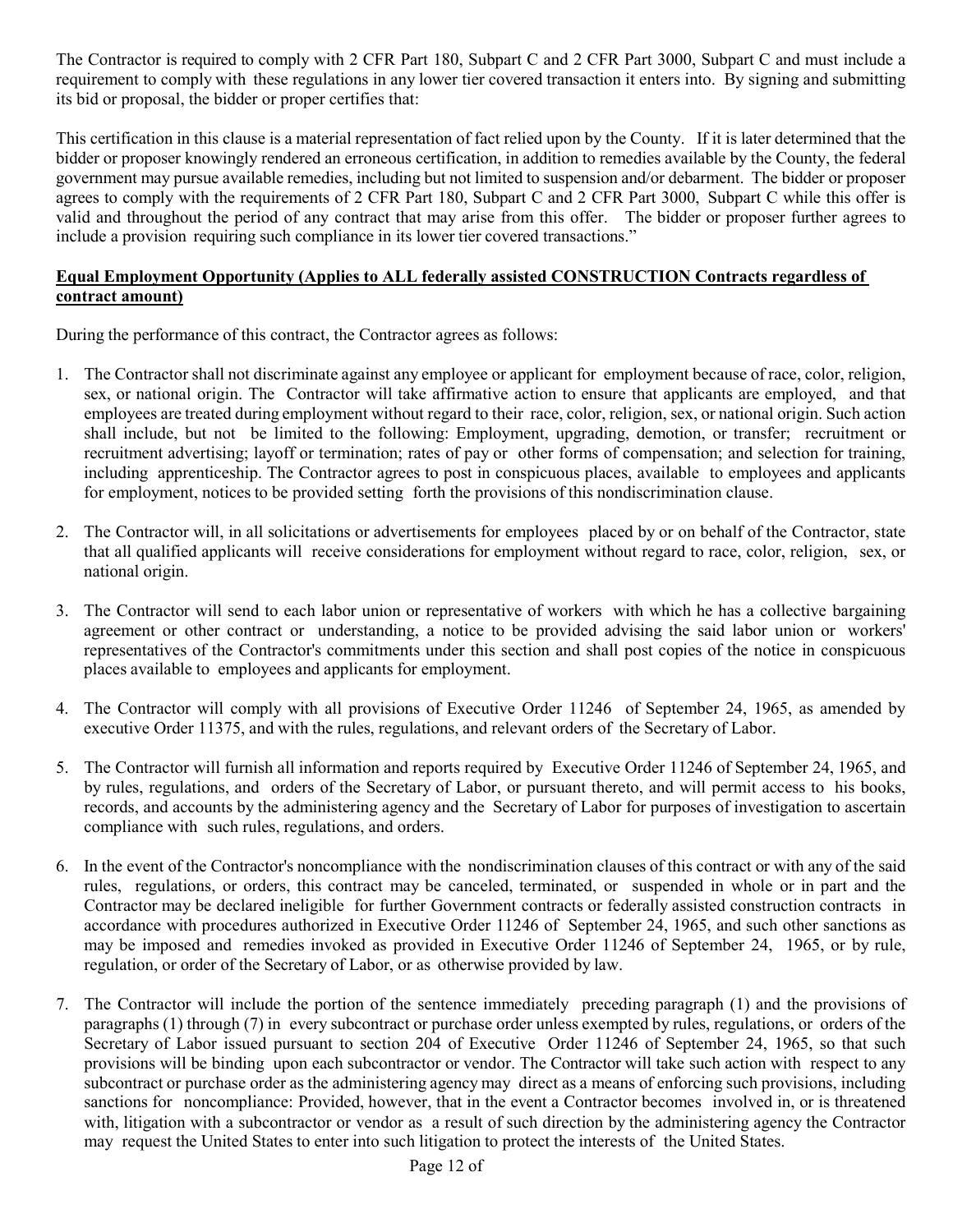#### **Davis-Bacon Requirements (Applies to all CONSTRUCTION contracts above \$2,000 It does not apply to other FEMA grant and cooperative agreement program, including the Public Assistance Program.**

If applicable to this contract, the Contractor agrees to comply with all provisions of the Davis Bacon Act as amended (40 U.S.C. 3141-348).

#### 1. *Minimum Wages*.

(i) All laborers and mechanics employed or working upon the site of the work will be paid unconditionally and not less often than once a week, and without subsequent deduction or rebate on any account (except such payroll deductions as are permitted by the Secretary of Labor under the Copeland Act (29 CFR Part 3)), the full amount of wages and bona fide fringe benefits (or cash equivalent thereof) due at time of payment computed at rates not less than those contained in the wage determination of the Secretary of Labor which is attached hereto and made a part hereof, regardless of any contractual relationship which may be alleged to exist between the Contractor and such laborers and mechanics.

Contributions made or costs reasonably anticipated for bona fide fringe benefits under section 1(b)(2) of the Davis-Bacon Act on behalf of laborers or mechanics are considered wages paid to such laborers or mechanics, subject to the provisions of paragraph (1)(iv) of this section; also, regular contributions made or costs incurred for more than a weekly period (but not less often than quarterly) under plans, funds, or programs which cover the particular weekly period, are deemed to be constructively made or incurred during such weekly period.

Such laborers and mechanics shall be paid the appropriate wage rate and fringe benefits on the wage determination for the classification of work actually performed, without regard to skill, except as provided in 29 CFR Part 5.5(a)(4). Laborers or mechanics performing work in more than one classification may be compensated at the rate specified for each classification for the time actually worked therein: *Provided* that the employer's payroll records accurately set forth the time spent in each classification in which work is performed. The wage determination (including any additional classification and wage rates conformed under (1)(ii) of this section) and the Davis-Bacon poster (WH-1321) shall be posted at all times by the Contractor and its sub-contractors at the site of the work in a prominent and accessible place where it can easily be seen by the workers.

(ii)(A) The contracting officer shall require that any class of laborers or mechanics, including helpers, which is not listed in the wage determination and which is to be employed under the contract shall be classified in conformance with the wage determination. The contracting officer shall approve an additional classification and wage rate and fringe benefits therefore only when the following criteria have been met:

(1) The work to be performed by the classification requested is not performed by a classification in the wage determination;

(2) The classification is utilized in the area by the construction industry; and

(3) The proposed wage rate, including any bona fide fringe benefits, bears a reasonable relationship to the wage rates contained in the wage determination.

(B) If the Contractor and the laborers and mechanics to be employed in the classification (if known), or their representatives, and the contracting officer agree on the classification and wage rate (including the amount designated for fringe benefits where appropriate), a report of the action taken shall be sent by the contracting officer to the Administrator of the Wage and Hour Division, Employment Standards Administration, U.S. Department of Labor, Washington, DC 20210. The Administrator, or an authorized representative, will approve, modify, or disapprove every additional classification action within 30 days of receipt and so advise the contracting officer or will notify the contracting officer within the 30-day period that additional time is necessary.

(C) In the event the Contractor, the laborers, or mechanics to be employed in the classification, or their representatives, and the contracting officer do not agree on the proposed classification and wage rate (including the amount designated for fringe benefits where appropriate), the contracting officer shall refer the questions, including the views of all interested parties and the recommendation of the contracting officer, to the Administrator for determination. The Administrator, or an authorized representative, will issue a determination within 30 days of receipt and so advise the contracting officer or will notify the contracting officer within the 30-day period that additional time is necessary.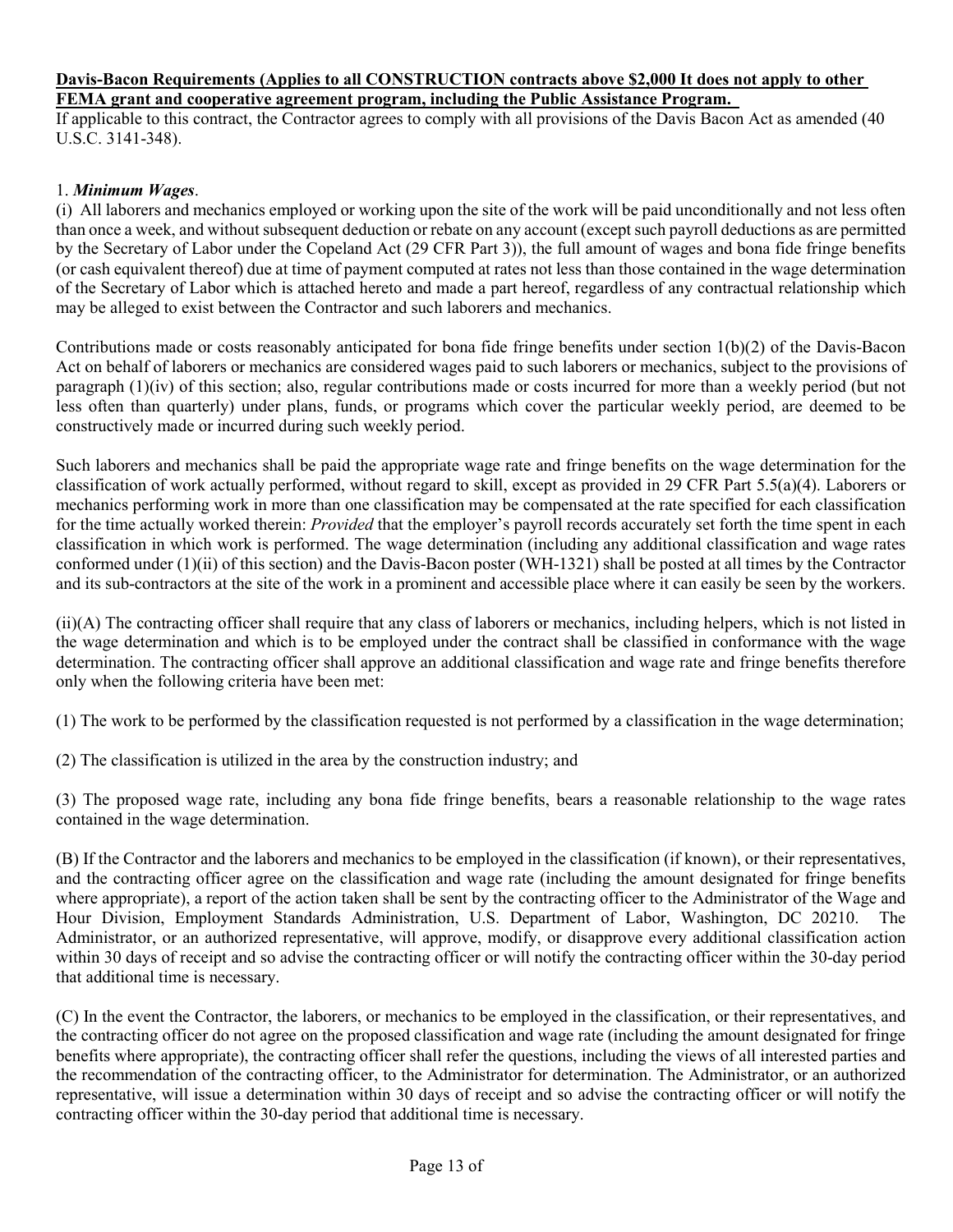(D) The wage rate (including fringe benefits where appropriate) determined pursuant to subparagraphs (1)(ii) (B) or (C) of this paragraph, shall be paid to all workers performing work in the classification under this contract from the first day on which work is performed in the classification.

(iii) Whenever the minimum wage rate prescribed in the contract for a class of laborers or mechanics includes a fringe benefit which is not expressed as an hourly rate, the Contractor shall either pay the benefit as stated in the wage determination or shall pay another bona fide fringe benefit or an hourly cash equivalent thereof.

(iv) If the Contractor does not make payments to a trustee or other third person, the Contractor may consider as part of the wages of any laborer or mechanic the amount of any costs reasonably anticipated in providing bona fide fringe benefits under a plan or program: *Provided* that the Secretary of Labor has found, upon the written request of the Contractor, that the applicable standards of the Davis-Bacon Act have been met. The Secretary of Labor may require the Contractor to set aside assets, in a separate account, for the meeting of obligations under the plan or program.

#### 2. *Withholding*.

The County shall upon its own action or upon written request of an authorized representative of the Department of Labor withhold or cause to be withheld from the Contractor under this contract or any other Federal contract with the same prime Contractor, or any other federally-assisted contract subject to Davis-Bacon prevailing wage requirements, which is held by the same prime Contractor, so much of the accrued payments or advances as may be considered necessary to pay laborers and mechanics, including apprentices, trainees, and helpers, employed by the Contractor or any sub-contractor the full amount of wages required by the contract. In the event of failure to pay any laborer or mechanic, including any apprentice, trainee, or helper, employed or working on the site of work, all or part of the wages required by the contract, the Sponsor may, after written notice to the Contractor, Sponsor, Applicant, or Owner, take such action as may be necessary to cause the suspension of any further payment, advance, or guarantee of funds until such violations have ceased.

#### 3. *Payrolls and Basic Records*.

(i) Payrolls and basic records relating thereto shall be maintained by the Contractor during the course of the work and preserved for a period of three years thereafter for all laborers and mechanics working at the site of the work. Such records shall contain the name, address, and social security number of each such worker; his or her correct classification; hourly rates of wages paid (including rates of contributions or costs anticipated for bona fide fringe benefits or cash equivalents thereof of the types described in 1(b)(2)(B) of the Davis-Bacon Act); daily and weekly number of hours worked; deductions made; and actual wages paid. Whenever the Secretary of Labor has found under 29 CFR 5.5(a)(1)(iv) that the wages of any laborer or mechanic include the amount of any costs reasonably anticipated in providing benefits under a plan or program described in section  $1(b)(2)(B)$  of the Davis-Bacon Act, the Contractor shall maintain records that show that the commitment to provide such benefits is enforceable, that the plan or program is financially responsible, and that the plan or program has been communicated in writing to the laborers or mechanics affected, and that show the costs anticipated or the actual costs incurred in providing such benefits. Contractors employing apprentices or trainees under approved programs shall maintain written evidence of the registration of apprenticeship programs and certification of trainee programs, the registration of the apprentices and trainees, and the ratios and wage rates prescribed in the applicable programs.

(ii)(A) The Contractor shall submit weekly for each week in which any contract work is performed a copy of all payrolls to the Sponsor if the agency is a party to the contract, but if the agency is not such a party, the Contractor will submit the payrolls to the applicant, Sponsor, or Owner, as the case may be, for transmission to the Sponsor. The payrolls submitted shall set out accurately and completely all of the information required to be maintained under 29 CFR 5.5(a)(3)(i), except that full social security numbers and home addresses shall not be included on weekly transmittals. Instead the payrolls shall only need to include an individually identifying number for each employee (*e.g.* the last four digits of the employee's social security number). The required weekly payroll information may be submitted in any form desired. Optional Form WH–347 is available for this purpose from the Wage and Hour Division Web site at *www.dol.gov/whd/forms/wh347instr.htm* or its successor site. The prime Contractor is responsible for the submission of copies of payrolls by all sub-contractors. Contractors and sub-contractors shall maintain the full social security number and current address of each covered worker and shall provide them upon request to the Sponsor if the agency is a party to the contract, but if the agency is not such a party, the Contractor will submit them to the applicant, sponsor, or Owner, as the case may be, for transmission to the Sponsor, the Contractor, or the Wage and Hour Division of the Department of Labor for purposes of an investigation or audit of compliance with prevailing wage requirements. It is not a violation of this section for a prime Contractor to require a sub-contractor to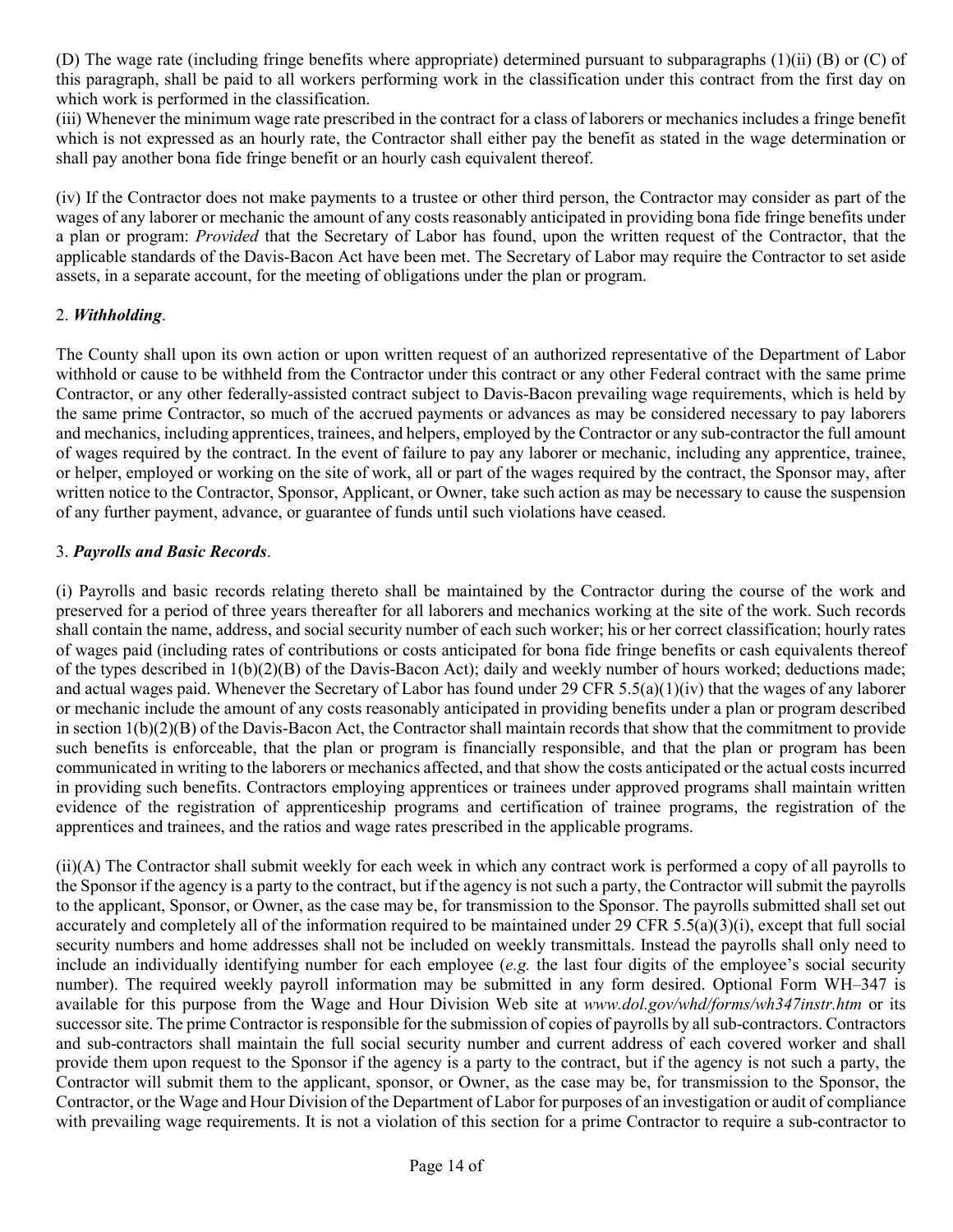provide addresses and social security numbers to the prime Contractor for its own records, without weekly submission to the sponsoring government agency (or the applicant, Sponsor, or Owner).

(B) Each payroll submitted shall be accompanied by a "Statement of Compliance," signed by the Contractor or subcontractor or his or her agent who pays or supervises the payment of the persons employed under the contract and shall certify the following:

(1) The payroll for the payroll period contains the information required to be provided under 29 CFR  $\S$  5.5(a)(3)(ii), the appropriate information is being maintained under 29 CFR  $\S$  5.5 (a)(3)(i), and that such information is correct and complete;

(2) Each laborer and mechanic (including each helper, apprentice, and trainee) employed on the contract during the payroll period has been paid the full weekly wages earned, without rebate, either directly or indirectly, and that no deductions have been made either directly or indirectly from the full wages earned, other than permissible deductions as set forth in Regulations 29 CFR Part 3;

(3) Each laborer or mechanic has been paid not less than the applicable wage rates and fringe benefits or cash equivalents for the classification of work performed, as specified in the applicable wage determination incorporated into the contract.

(C) The weekly submission of a properly executed certification set forth on the reverse side of Optional Form WH-347 shall satisfy the requirement for submission of the "Statement of Compliance" required by paragraph (3)(ii)(B) of this section.

(D) The falsification of any of the above certifications may subject the Contractor or sub-contractor to civil or criminal prosecution under Section 1001 of Title 18 and Section 231 of Title 31 of the United States Code.

(iii) The Contractor or subcontractor shall make the records required under paragraph (3)(i) of this section available for inspection, copying, or transcription by authorized representatives of the sponsor, the Sponsor, or the Department of Labor and shall permit such representatives to interview employees during working hours on the job. If the Contractor or subcontractor fails to submit the required records or to make them available, the Federal agency may, after written notice to the Contractor, Sponsor, applicant, or Owner, take such action as may be necessary to cause the suspension of any further payment, advance, or guarantee of funds. Furthermore, failure to submit the required records upon request or to make such records available may be grounds for debarment action pursuant to 29 CFR 5.12.

#### 4. *Apprentices and Trainees.*

(i) Apprentices. Apprentices will be permitted to work at less than the predetermined rate for the work they performed when they are employed pursuant to and individually registered in a bona fide apprenticeship program registered with the U.S. Department of Labor, Employment and Training Administration, Bureau of Apprenticeship and Training, or with a State Apprenticeship Agency recognized by the Bureau, or if a person is employed in his or her first 90 days of probationary employment as an apprentice in such an apprenticeship program, who is not individually registered in the program, but who has been certified by the Bureau of Apprenticeship and Training or a State Apprenticeship Agency (where appropriate) to be eligible for probationary employment as an apprentice. The allowable ratio of apprentices to journeymen on the job site in any craft classification shall not be greater than the ratio permitted to the Contractor to the entire work force under the registered program. Any worker listed on a payroll at an apprentice wage rate, who is not registered or otherwise employed as stated above, shall be paid not less than the applicable wage rate on the wage determination for the classification of work actually performed. In addition, any apprentice performing work on the job site in excess of the ratio permitted under the registered program shall be paid not less than the applicable wage rate on the wage determination for the work actually performed. Where a Contractor is performing construction on a project in a locality other than that in which its program is registered, the ratios and wage rates (expressed in percentages of the journeyman's hourly rate) specified in the Contractor's or sub-Contractor's registered program shall be observed. Every apprentice must be paid at not less than the rate specified in the registered program for the apprentice's level of progress, expressed as a percentage of the journeymen hourly rate specified in the applicable wage determination. Apprentices shall be paid fringe benefits in accordance with the provisions of the apprenticeship program. If the apprenticeship program does not specify fringe benefits, apprentices must be paid the full amount of fringe benefits listed on the wage determination for the applicable classification. If the Administrator determines that a different practice prevails for the applicable apprentice classification, fringes shall be paid in accordance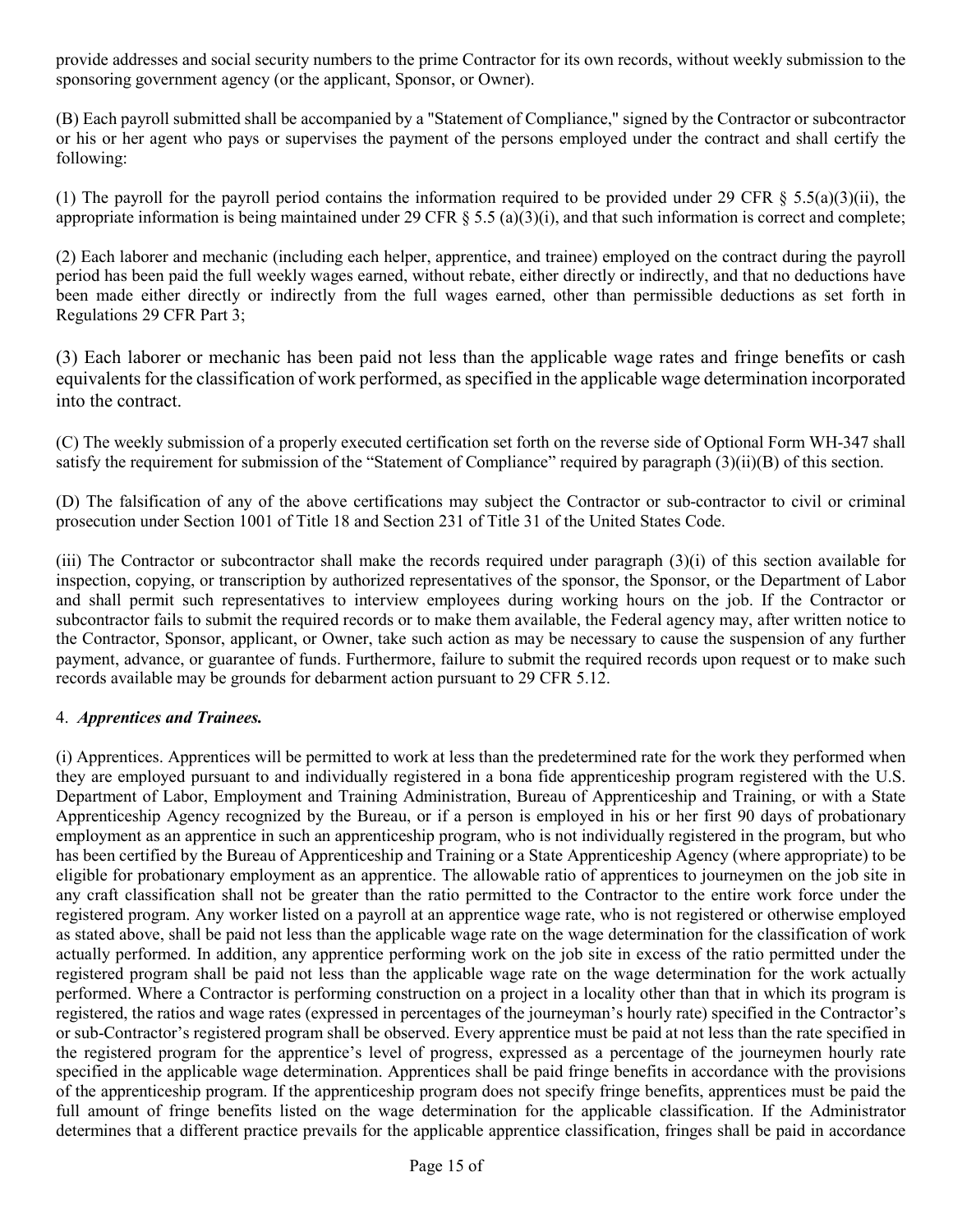with that determination. In the event the Bureau of Apprenticeship and Training, or a State Apprenticeship Agency recognized by the Bureau, withdraws approval of an apprenticeship program, the Contractor will no longer be permitted to utilize apprentices at less than the applicable predetermined rate for the work performed until an acceptable program is approved.

(ii) Trainees. Except as provided in 29 CFR 5.16, trainees will not be permitted to work at less than the predetermined rate for the work performed unless they are employed pursuant to and individually registered in a program which has received prior approval, evidenced by formal certification by the U.S. Department of Labor, Employment and Training Administration. The ratio of trainees to journeymen on the job site shall not be greater than permitted under the plan approved by the Employment and Training Administration. Every trainee must be paid at not less than the rate specified in the approved program for the trainee's level of progress, expressed as a percentage of the journeyman hourly rate specified in the applicable wage determination. Trainees shall be paid fringe benefits in accordance with the provisions of the trainee program. If the trainee program does not mention fringe benefits, trainees shall be paid the full amount of fringe benefits listed on the wage determination unless the Administrator of the Wage and Hour Division determines that there is an apprenticeship program associated with the corresponding journeyman wage rate on the wage determination that provides for less than full fringe benefits for apprentices. Any employee listed on the payroll at a trainee rate that is not registered and participating in a training plan approved by the Employment and Training Administration shall be paid not less than the applicable wage rate on the wage determination for the classification of work actually performed. In addition, any trainee performing work on the job site in excess of the ratio permitted under the registered program shall be paid not less than the applicable wage rate on the wage determination for the work actually performed. In the event the Employment and Training Administration withdraws approval of a training program, the Contractor will no longer be permitted to utilize trainees at less than the applicable predetermined rate for the work performed until an acceptable program is approved.

(iii) Equal Employment Opportunity. The utilization of apprentices, trainees, and journeymen under this part shall be in conformity with the equal employment opportunity requirements of Executive Order 11246, as amended, and 29 CFR Part 30.

#### 5. *Compliance with Copeland Act Requirements.*

The Contractor shall comply with the requirements of 29 CFR Part 3, which are incorporated by reference in this contract.

#### 6. *Subcontracts*.

The Contractor or subcontractor shall insert in any subcontracts the clauses contained in 29 CFR Part  $5.5(a)(1)$  through (10) and such other clauses as the Sponsor may by appropriate instructions require, and also a clause requiring the subcontractor to include these clauses in any lower tier subcontracts. The prime Contractor shall be responsible for the compliance by any subcontractor or lower tier subcontractor with all the contract clauses in 29 CFR Part 5.5.

#### 7*. Contract Termination: Debarment*.

A breach of the contract clauses in paragraph 1 through 10 of this section may be grounds for termination of the contract, and for debarment as a Contractor and a subcontractor as provided in 29 CFR 5.12.

#### 8. *Compliance with Davis-Bacon and Related Act Requirements*.

All rulings and interpretations of the Davis-Bacon and Related Acts contained in 29 CFR Parts 1, 3, and 5 are herein incorporated by reference in this contract.

#### 9. *Disputes Concerning Labor Standards.*

Disputes arising out of the labor standards provisions of this contract shall not be subject to the general disputes clause of this contract. Such disputes shall be resolved in accordance with the procedures of the Department of Labor set forth in 29 CFR Parts 5, 6, and 7. Disputes within the meaning of this clause include disputes between the Contractor (or any of its subcontractors) and the contracting agency, the U.S. Department of Labor, or the employees or their representatives.

#### 10. *Certification of Eligibility.*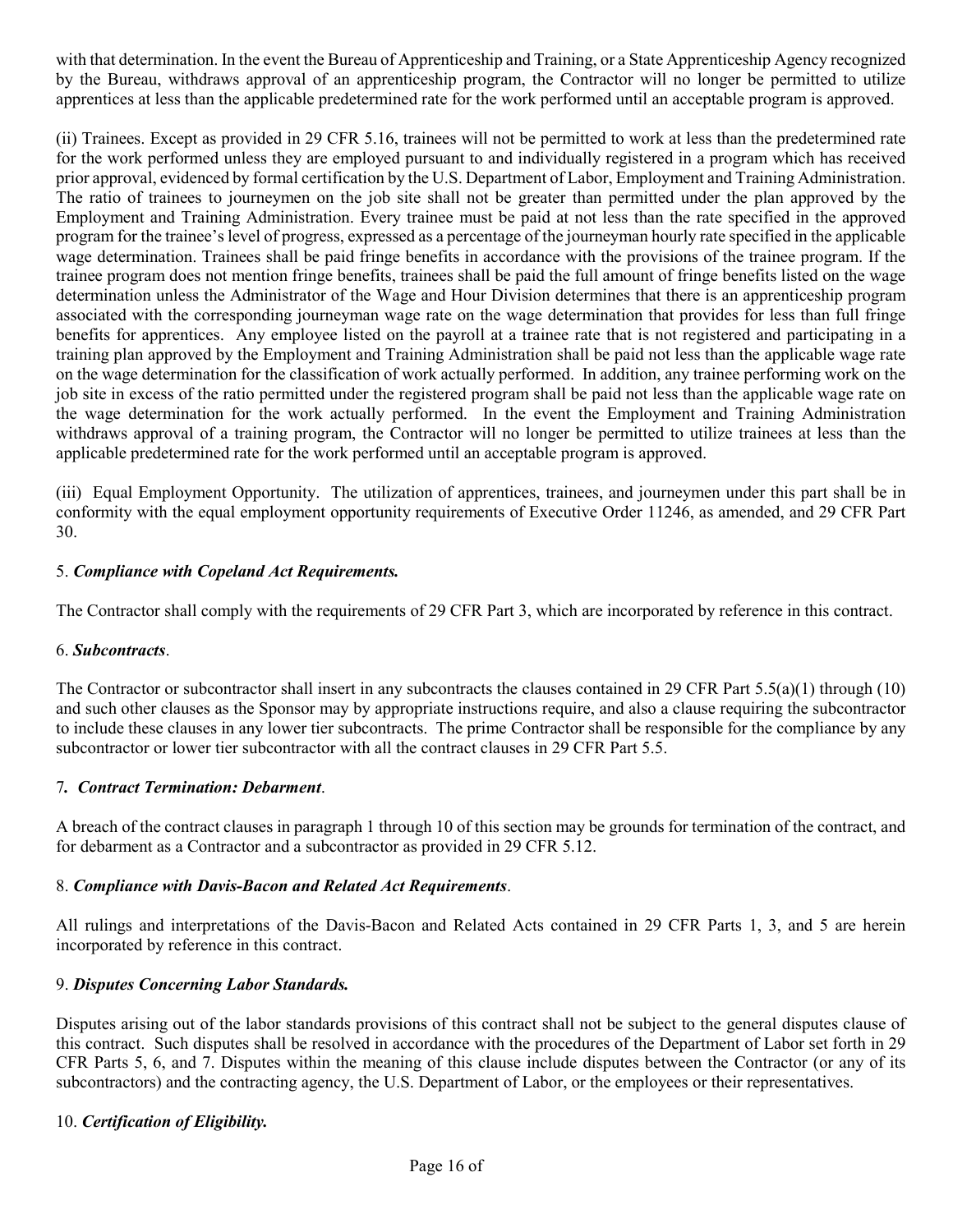(i) By entering into this contract, the Contractor certifies that neither it (nor he or she) nor any person or firm who has an interest in the Contractor's firm is a person or firm ineligible to be awarded Government contracts by virtue of section 3(a) of the Davis-Bacon Act or 29 CFR 5.12(a)(1).

(ii) No part of this contract shall be subcontracted to any person or firm ineligible for award of a Government contract by virtue of section 3(a) of the Davis-Bacon Act or 29 CFR 5.12(a)(1).

(iii) The penalty for making false statements is prescribed in the U.S. Criminal Code, 18 USC 1001.

#### **Copeland "Anti-Kickback" Act (Applies to all CONSTRUCTION contracts above \$2,000)**

*Contractor.* The Contractor must comply with the requirements of the Copeland "Anti-Kickback" Act (18 U.S.C. § 874 and 40 U.S.C. § 3145) and the requirements of 29 CFR Part 3 *as may be applicable*, which are incorporated by reference into this contract.

Contractor and subcontractors are prohibited from inducing, by any means, any person employed on the project to give up any part of the compensation to which the employee is entitled. The Contractor and each subcontractor must submit to the Owner, a weekly statement on the wages paid to each employee performing on covered work during the prior week

*Subcontracts*. The Contractor or subcontractor shall insert in any subcontracts the clause above and such other clauses as FEMA may by appropriate instructions require, and also a clause requiring the subcontractors to include these clauses in any lower tier subcontracts. The prime Contractor shall be responsible for the compliance by any subcontractor or lower tier subcontractor with all of these contract clauses.

*Breach*. A breach of the contract clauses above may be grounds for termination of the contract, and for debarment as a Contractor and subcontractor as provided in 29 CFR § 5.12."

#### **Contract Work Hours and Safety Standards Act (40 U.S.C. 3701-3708)**

**Applies to all contracts awarded in excess of \$100,000 that involve the employment of mechanics or laborers** must be in compliance with 40 U.S.C. 3702 and 3704, as supplemented by Department of Labor regulations (29 CFR Part 5).

- 1. Overtime requirements. No Contractor or subcontractor contracting for any part of the contract work which may require or involve the employment of laborers or mechanics shall require or permit any such laborer or mechanic in any workweek in which he or she is employed on such work to work in excess of forty hours in such workweek unless such laborer or mechanic receives compensation at a rate not less than one and one-half times the basic rate of pay for all hours worked in excess of forty hours in such workweek.
- 2. Violation; liability for unpaid wages; liquidated damages. In the event of any violation of the clause set forth in paragraph (1) of this section the Contractor and any subcontractor responsible therefor shall be liable for the unpaid wages. In addition, such Contractor and subcontractor shall be liable to the United States (in the case of work done under contract for the District of Columbia or a territory, to such District or to such territory), for liquidated damages. Such liquidated damages shall be computed with respect to each individual laborer or mechanic, including watchmen and guards, employed in violation of the clause set forth in paragraph (1) of this section, in the sum of \$10 for each calendar day on which such individual was required or permitted to work in excess of the standard workweek of forty hours without payment of the overtime wages required by the clause set forth in paragraph (1) of this section.
- 3. Withholding for unpaid wages and liquidated damages. The Owner shall upon its own action or upon written request of an authorized representative of the Department of Labor withhold or cause to be withheld, from any moneys payable on account of work performed by the Contractor or subcontractor under any such contract or any other Federal contract with the same prime Contractor, or any other federally-assisted contract subject to the Contract Work Hours and Safety Standards Act, which is held by the same prime Contractor, such sums as may be determined to be necessary to satisfy any liabilities of such Contractor or subcontractor for unpaid wages and liquidated damages as provided in the clause set forth in paragraph (2) of this section.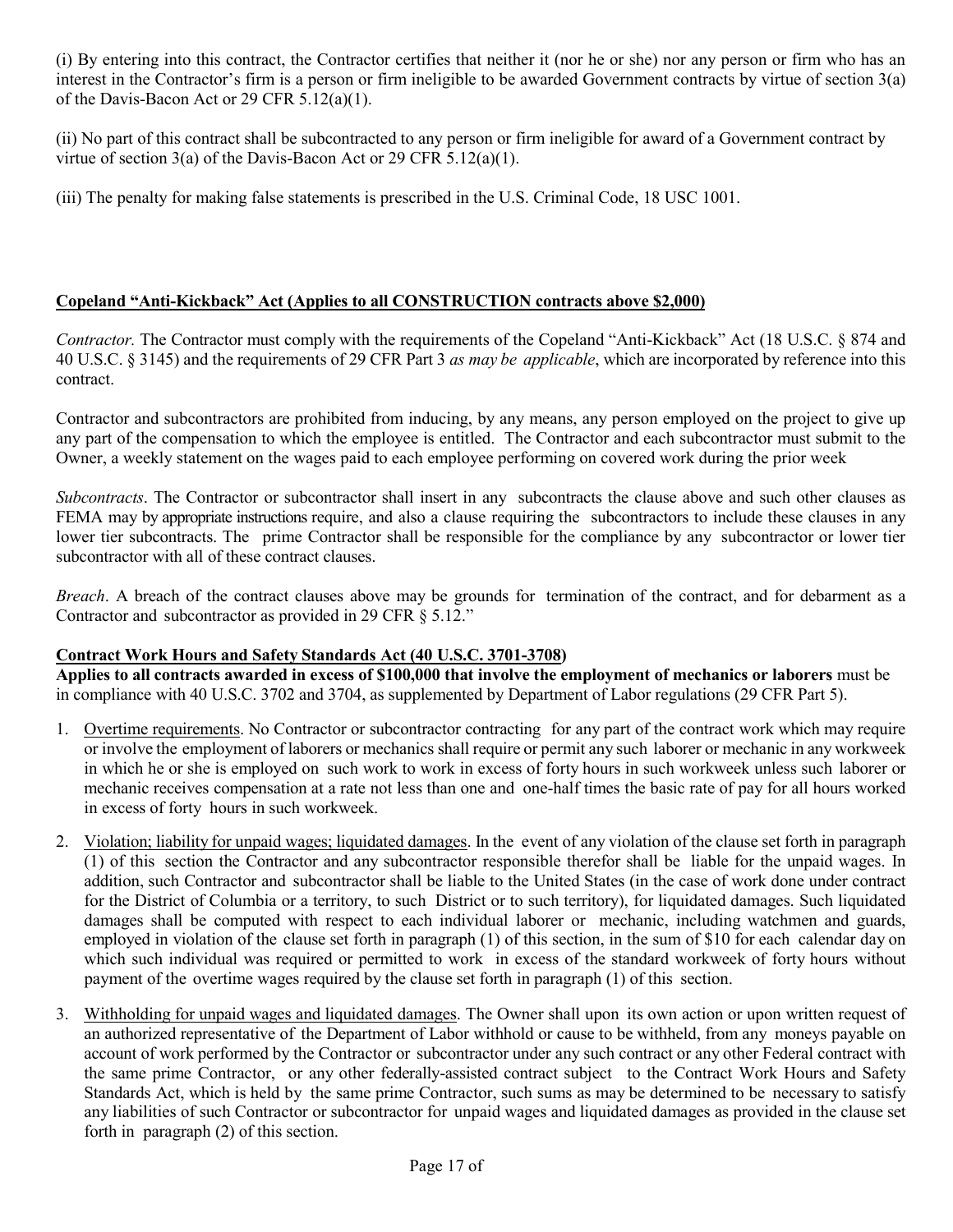4. Subcontractors. The Contractor or subcontractor shall insert in any subcontracts the clauses set forth in paragraph (1) through (4) of this section and also a clause requiring the subcontracts to include these clauses in any lower tier subcontracts. The prime Contractor shall be responsible for compliance by any sub-contractors or lower tier subcontractor with the clauses set forth in paragraphs (1) through (4) of this section."

#### **Rights to Inventions Made Under a Contract or Agreement**

#### *Patent and Rights in Data* **(Applies only to Contracts involving Experimental, Developmental or Research Work)**

Rights in Data - The following requirements apply to each contract involving experimental, developmental or research work:

The term "subject data" used in this clause means recorded information, whether or not copyrighted, that is delivered or specified to be delivered under the contract. The term includes graphic or pictorial delineation in media such as drawings or photographs; text in specifications or related performance or design-type documents; machine forms such as punched cards, magnetic tape, or computer memory printouts; and information retained in computer memory. Examples include, but are not limited to: computer software, engineering drawings and associated lists, specifications, standards, process sheets, manuals, technical reports, catalog item identifications, and related information. The term "subject data" does not include financial reports, cost analyses, and similar information incidental to contract administration.

The following restrictions apply to all subject data first produced in the performance of the contract to which this Attachment has been added:

Except for its own internal use, the Purchaser or Contractor may not publish or reproduce subject data in whole or in part, or in any manner or form, nor may the Purchaser or Contractor authorize others to do so, without the written consent of the Federal Government, until such time as the Federal Government may have either released or approved the release of such data to the public; this restriction on publication, however, does not apply to any contract with an academic institution.

In accordance with 49 CFR § 18.34 and 49 CFR § 19.36, the Federal Government reserves a royalty-free, non-exclusive and irrevocable license to reproduce, publish, or otherwise use, and to authorize others to use, for "Federal Government purposes," any subject data or copyright described in subsections  $(2)(b)(i)$  and  $(2)(b)(ii)$  of this clause below. As used in the previous sentence, "for Federal Government purposes," means use only for the direct purposes of the Federal Government. Without the copyright owner's consent, the Federal Government may not extend its Federal license to any other party.

Any subject data developed under that contract, whether or not a copyright has been obtained; and Any rights of copyright purchased by the Purchaser or Contractor using Federal assistance in whole or in part.

When federal assistance is awarded for experimental, developmental, or research work, it is the general intention to increase knowledge available to the public rather than to restrict the benefits resulting from the work to participants in that work. Therefore, unless determined otherwise, the Purchaser and the Contractor performing experimental, developmental, or research work required by the underlying contract to which this Attachment is added agree to make available to the public, either the license in the copyright to any subject data developed in the course of that contract or a copy of the subject data first produced under the contract for which a copyright has not been obtained. If the experimental, developmental, or research work, which is the subject of the underlying contract, is not completed for any reason whatsoever, all data developed under that contract shall become subject data as defined in subsection (a) of this clause and shall be delivered as the Federal Government may direct. This subsection (c), however, does not apply to adaptations of automatic data processing equipment or programs for the Purchaser or Contractor's use whose costs are financed in whole or in part with Federal assistance.

Unless prohibited by state law, upon request by the Federal Government, the Purchaser and the Contractor agree to indemnify, save, and hold harmless the Federal Government, its officers, agents, and employees acting within the scope of their official duties against any liability, including costs and expenses, resulting from any willful or intentional violation by the Purchaser or Contractor of proprietary rights, copyrights, or right of privacy, arising out of the publication, translation, reproduction, delivery, use, or disposition of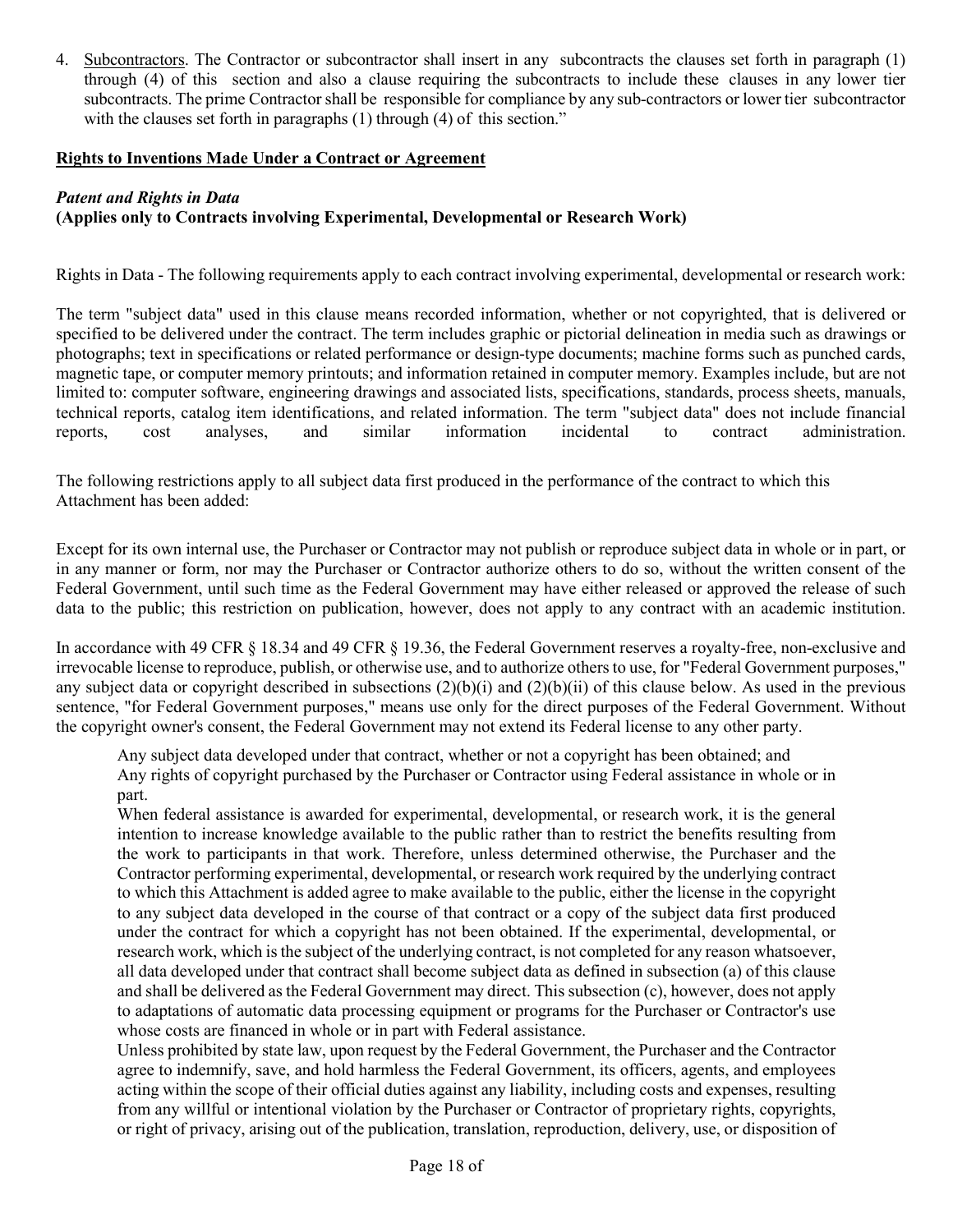any data furnished under that contract. Neither the Purchaser nor the Contractor shall be required to indemnify the Federal Government for any such liability arising out of the wrongful act of any employee, official, or agents of the Federal Government.

Nothing contained in this clause regarding rights in data shall imply a license to the Federal Government under any patent or be construed as affecting the scope of any license or other right otherwise granted to the Federal Government under any patent.

Data developed by the Purchaser or Contractor and financed entirely without the use of Federal assistance that has been incorporated into work required by the underlying contract to which this Attachment has been added is exempt from the requirements of subsections (b), (c), and (d) of this clause, provided that the Purchaser or Contractor identifies that data in writing at the time of delivery of the contract work.

Unless determined otherwise, the Contractor agrees to include these requirements in each subcontract for experimental, developmental, or research work financed in whole or in part with Federal assistance.

Unless the Federal Government later makes a contrary determination in writing, irrespective of the Contractor 's status (i.e., a large business, small business, state government or state instrumentality, local government, nonprofit organization, institution of higher education, individual, etc.), the Purchaser and the Contractor agree to take the necessary actions to provide those rights in that invention due the Federal Government as described in U.S. Department of Commerce regulations, "Rights to Inventions Made by Nonprofit Organizations and Small Business Firms Under Government Grants, Contracts and Cooperative Agreements," 37 CFR Part 401.

The Contractor also agrees to include these requirements in each subcontract for experimental, developmental, or research work financed in whole or in part with Federal assistance.

Patent Rights - The following requirements apply to each contract involving experimental, developmental, or research work:

General - If any invention, improvement, or discovery is conceived or first actually reduced to practice in the course of or under the contract to which this Attachment has been added, and that invention, improvement, or discovery is patentable under the laws of the United States of America or any foreign country, the Purchaser and Contractor agree to take actions necessary to provide immediate notice and a detailed report to the party at a higher tier.

Unless the Federal Government later makes a contrary determination in writing, irrespective of the Contractor 's status (a large business, small business, state government or state instrumentality, local government, nonprofit organization, institution of higher education, individual), the Purchaser and the Contractor agree to take the necessary actions to provide those rights in that invention due the Federal Government as described in U.S. Department of Commerce regulations, "Rights to Inventions Made by Nonprofit Organizations and Small Business Firms Under Government Grants, Contracts and Cooperative Agreements," 37 CFR Part 401.

The Contractor also agrees to include the requirements of this clause in each subcontract for experimental, developmental, or research work financed in whole or in part with Federal assistance.

#### **Procurement of Recovered Materials (Applies to procurement of both prime and sub contracts)**

Contractor and subcontractor must comply with Section 6002 of the Solid Waste Disposal Act, as amended by the Resource Conservation and Recovery Act, and the regulatory provisions of 40 CFR Part 247. In the performance of this contract and to the extent practicable, the Contractor and subcontractors are to use products containing the highest percentage of recovered materials for items designated by the Environmental Protection Agency (EPA) under 40 CFR Part 247 whenever:

- 1. The contract requires procurement of \$10,000 or more of a designated item during the fiscal year; or
- 2. The Contractor has procured \$10,000 or more of a designated item using Federal funding during the previous fiscal year.

Section 6002(c) establishes exceptions to the preferences for recovery EPA-Designed products if the Contractor can demonstrate the item is:

- Not reasonably available within a timeframe providing for compliance with the contract performance schedule;
- Fails to meet reasonable contract performance requirements; or
- Is only available at an unreasonable price. Information about this requirement, along with the list of EPA- designate items, is available at EPA's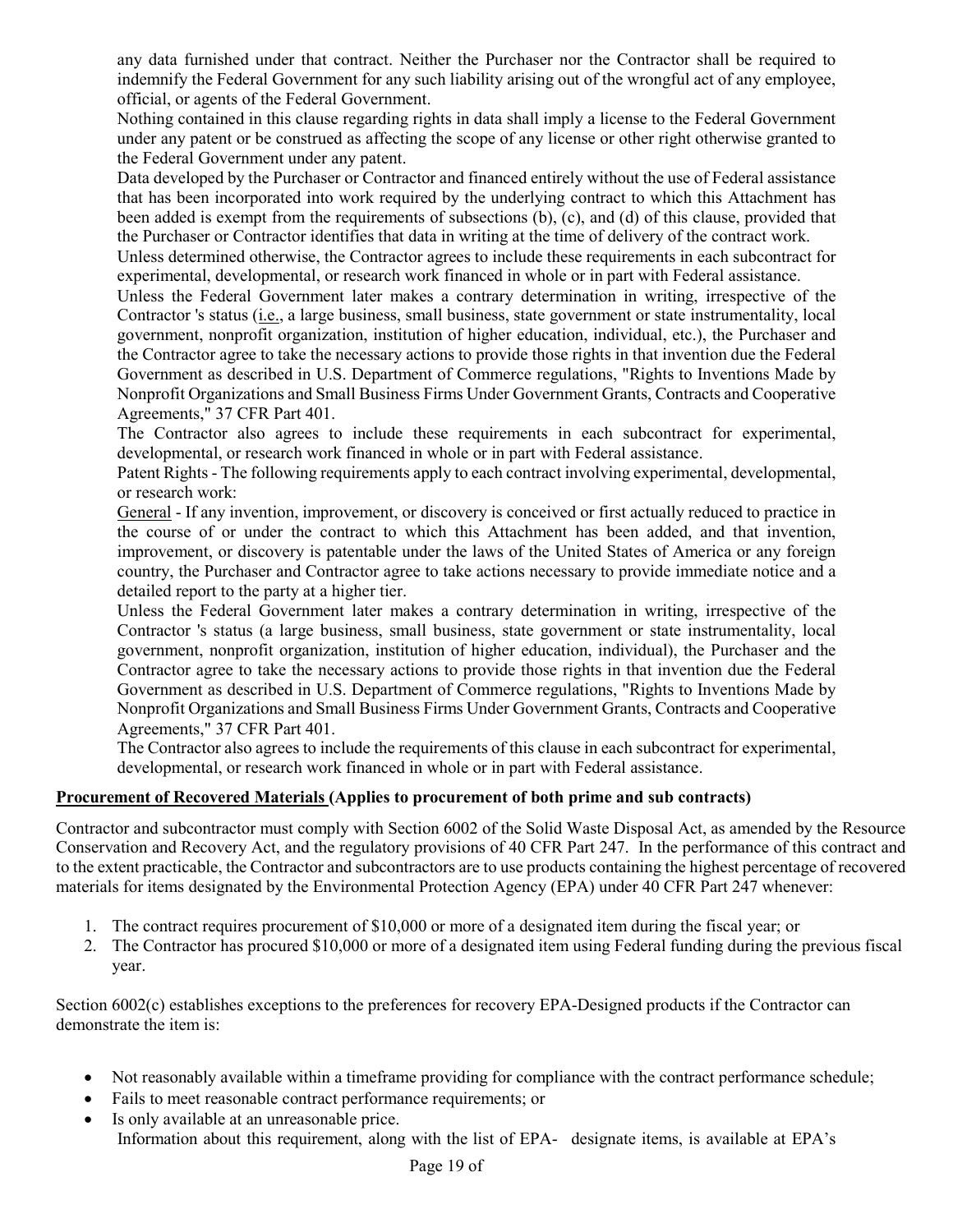Comprehensive Procurement Guidelines web site, [https://www.epa.gov/smm/comprehensive](https://www.epa.gov/smm/comprehensive-procurement-guideline-cpg-program)[procurement-guideline-cpg-program.](https://www.epa.gov/smm/comprehensive-procurement-guideline-cpg-program)"

**Socioeconomic Contracting:** Prime contractors must affirmative steps regarding socioeconomic contracting per 2 C.F.R. 200.321(b)(6).

#### **Safeguarding Personal Identifiable Information**:

Contracto**r** will take reasonable measures to safeguard protected personally identifiable information and other information designated as sensitive by the awarding agency or is considered sensitive consistent with applicable federal, state, and/or local laws regarding privacy and obligations of confidentiality.

#### **Federal Seal, Logo, and Flags**

The Contractor shall not use Federal seal(s), logos, crests, or reproductions of flags or likenesses of federal agency officials without pre-approval by the specific federal agency.

#### **CERTIFICATION REGARDING LOBBYING**

"Byrd Anti-Lobbying Amendment, 31 U.S.C. § 1352 (as amended)

#### **(Applies to Contracts above \$100,000)**

This certification requirement applies to all grant and cooperative agreement programs. Contractors that apply or bid for an award of \$100,000 or more shall file the required certification required by 49 C.F.R. part 20, "New Restrictions on Lobbying." Each tier certifies to the tier above that it will not and has not used federally appropriated funds to pay any person or organization for influencing or attempting to